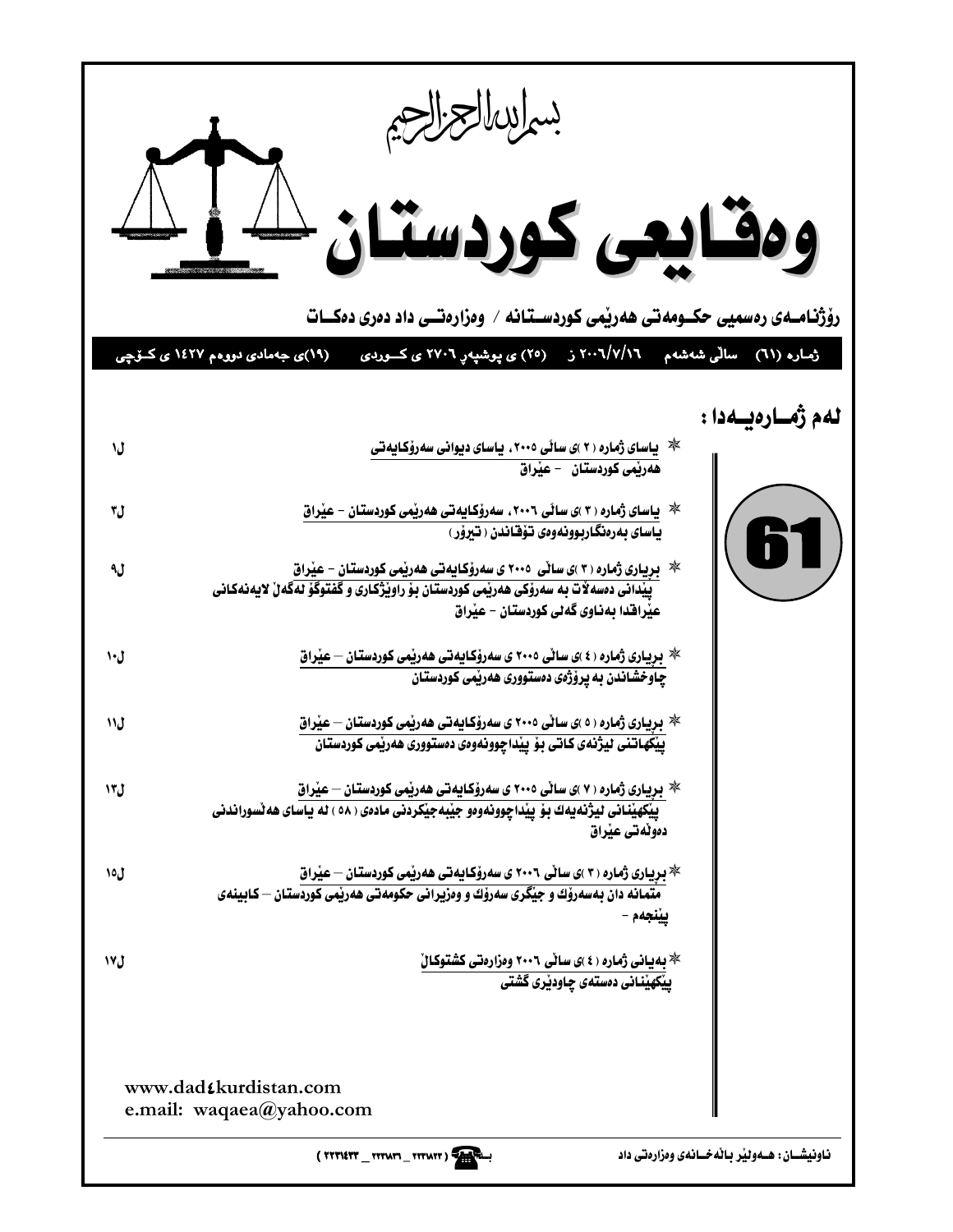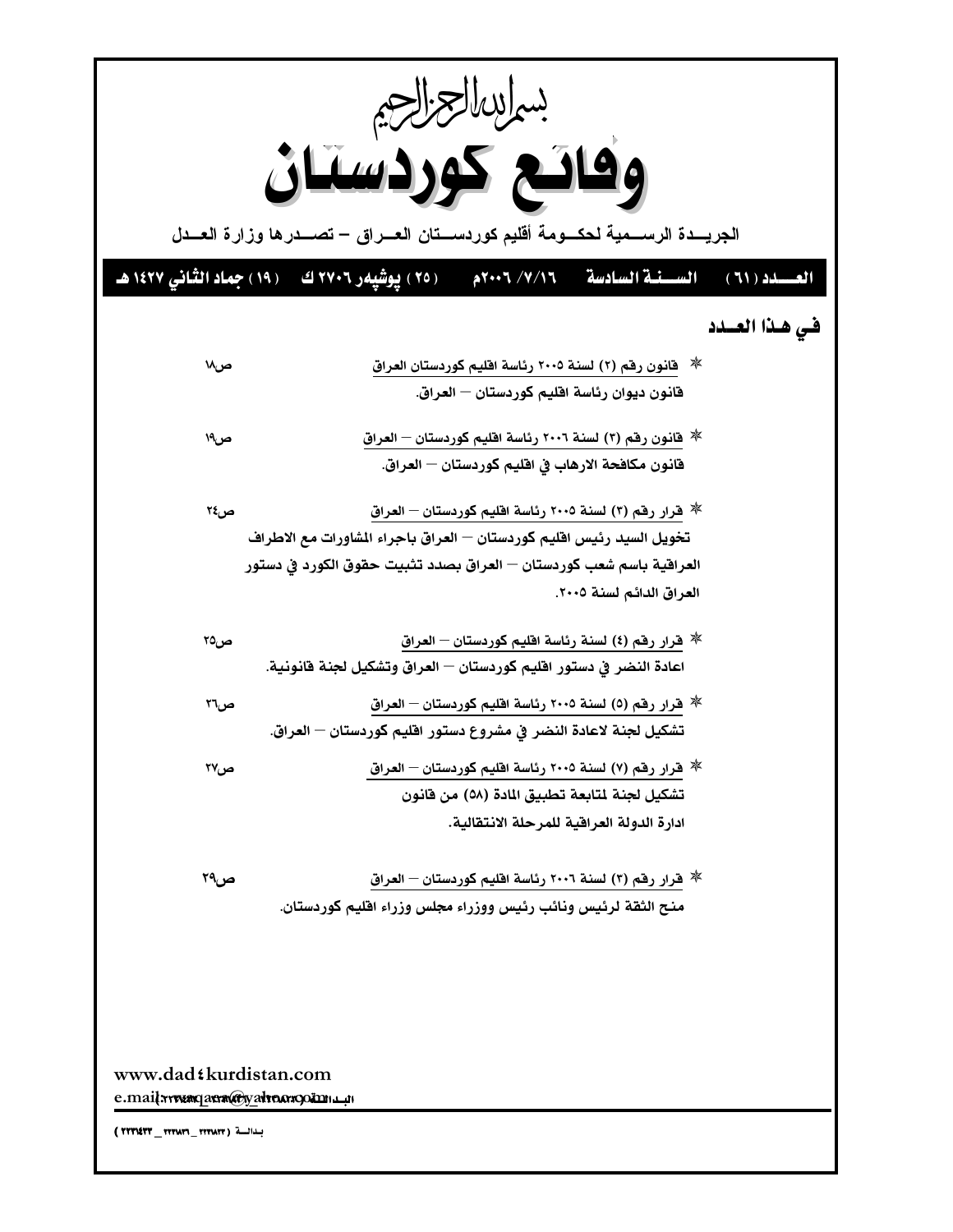بهذاوي خواي به خشندهو ميهرهدان بەناوي گەلەوە سەرۆكـايەتى ھەرپمى كوردستـان — عيراق

يشت بەو ياسايانەي ئەنجومەنى نيشتمانيي كوردستان — عێراق دايناوەو بەيێى حوكمى مـادە دە/ بەكەم لە باساي ژمارە (١)ي سالّى (٢٠٠٥)، باسـاي سـەرۆكابەتى ھـەرێمى كوردسـتان – عێـراق، ئـەم ياسايەمان دەرچواند:

## **باسای ژماره ( ۲ )ی سانی ۲۰۰۰** یاسای دیوانی سەرۆکایەتی ھەریمی کوردستان — عیراق

### مادەي يەكەم:

سەرۆكايەتى ھەرپە دېوانٽكى دەببّت بەناوى (دېوانى سەرۆكايەتى ھەرپمى كوردسىتان) كـە خـاوەن كەساپەتى مەعنەويەو ئەم ئەركانەي خوارەوەي ھەيە:

**بيەكەم**/ سەرپەرشتى كردنى فەرمانگەكانى دېوان.

**دووەم**/ رێِکخستنی پەيوەندى لەنێوان سـەرۆکاپەتى ھـەرێم و سـەرۆکاپەتى ئەنجومـەنى نيـشتمانيى کوردستان — عێراق و سەرۆکايەتى ئەنجومەنى وەزيرانى ھەرێمى کوردستان — عێراق. **سِيْيهْم**/ رێِكخستني پەيوەندى لەنێوان سەرۆكاپەتى ھەرێم و دەسەلاتەكانى عێراقى فېدرالّ.

**چــوارەم**/ رێِکخـستنی چـالاکی و یەيوەندییـەکانی سـەرۆکی مـەرێم لـە نـاوەوەو دەرەوەی مـەرێمی کوردستان،

#### ماددەي دووەم.

سەرۆكى ھەريم بەيلەي وەزير سەرۆكى دېوانى سەرۆكايەتى ھەريم دادەمەزرينيت.

#### ماددەي سىنيەم:

سەرۆكى ھەرێمى بۆي ھەيە سيستەمێكى تايبـەت بەيێكھاتـەي ديـوان دەربكـات و ھـەر فەرمانگـەو بەش و مۆبەيەك بەگونجاو بزانێت بێنێتەكايەوەو يوچەڵيان بكاتەوە.

### ماددەي چوارەم:

**يەگەم**/ سەرۆكى مەريم راويْـژكارەكانى دادەمـەزرينىيّت بەپلــەي تايبــەت و بـۆي مەيـە بەرپوەبـەرە گــشتيپهکاني نێــو پێکهاتـــهي ديــوان دابمـــهزرێنێت و لێيرســينهوهيان لهگهڵــدا بکــات و خانەنشىنيان بكات بەيێى ياسا.

**دووم**م/ ســهرۆکي هــهريم بـۆي هەيــه کارمەنـداني يـێکهاتــهي ديـوان دابمــهزرێنێت و لێيرســينـهوهيان اءً له گه لـّـدا بكــات و خانهنــشينيان بكــات بــه يـي پاســا، هــه روهها بــوَى ههيــه ههنــديّك لــه ( دەسەلاّـﻪﻛﺎﻧﻰ ﺳﻪﺑّﺎﺭﻩﺕ ﺑﻪﻡ ﺑﺮﮔﻪﭘﻪ ﺑﻪﺳﻪﺭﯙﻛﻰ ﺩﭘﻮﺍﻥ ﺑﺪﺍﺕ. www.mojkurdistan.com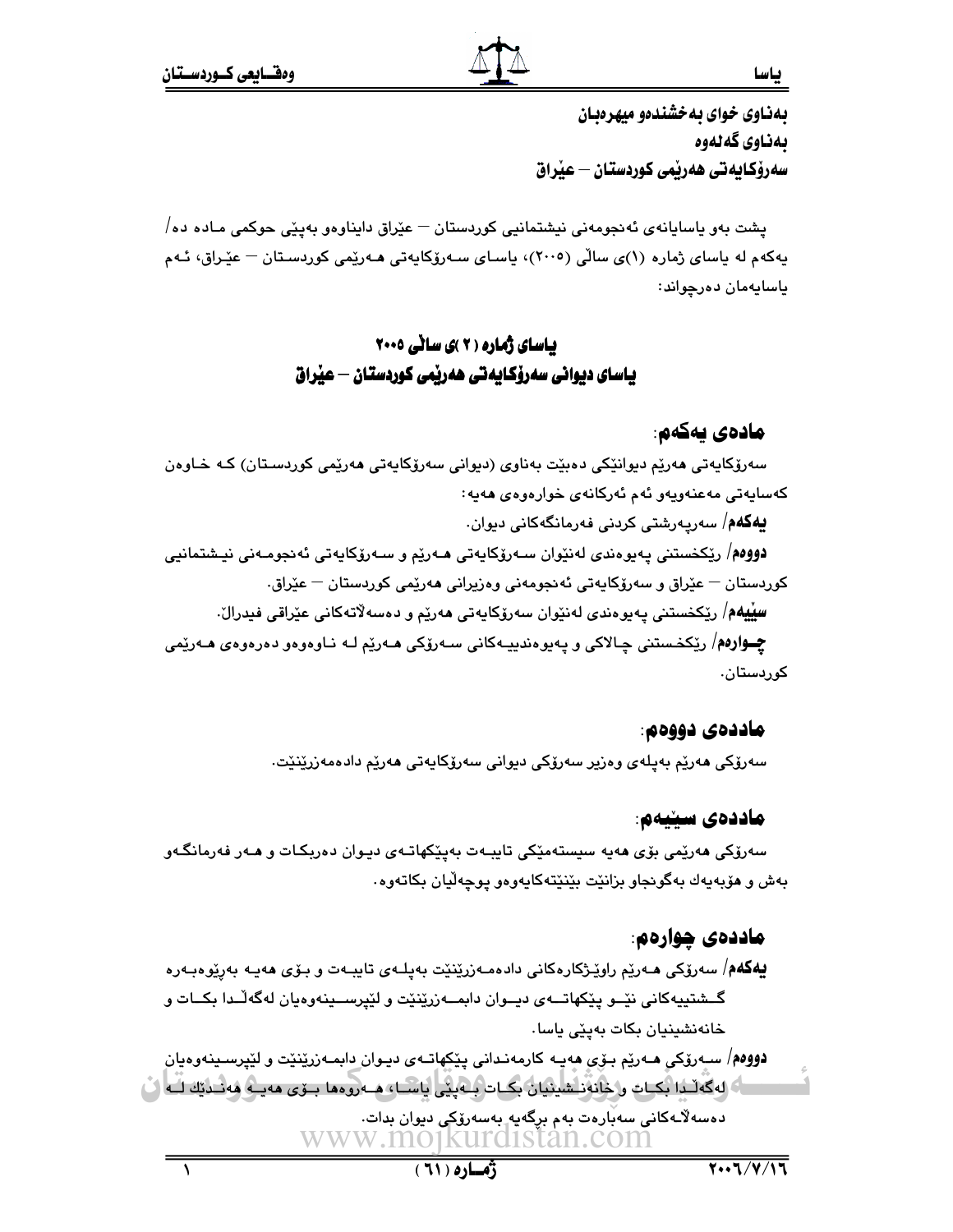### ماددەى يېنجەم.

سەرۆكى دېوان بۆي ھەپە لە كۆبورنەوەكانى ئەنجومەنى وەزيرانى ھەرپمى كوردستان ئامادەبيت.

## ماددەي شەشەم:

ئهم ياسـايه لـهرۆژى دەرچـواندنيەوە جێبـهجىٚ دەكرێـت و لەرۆژنامـەى رەسمـى ھـەرێم (وەقـايعى کوردستان)دا بلاودهکریتهوه.

مسعود بارزانى سەرۆكى ھەرپمى كوردستان — عيْراق

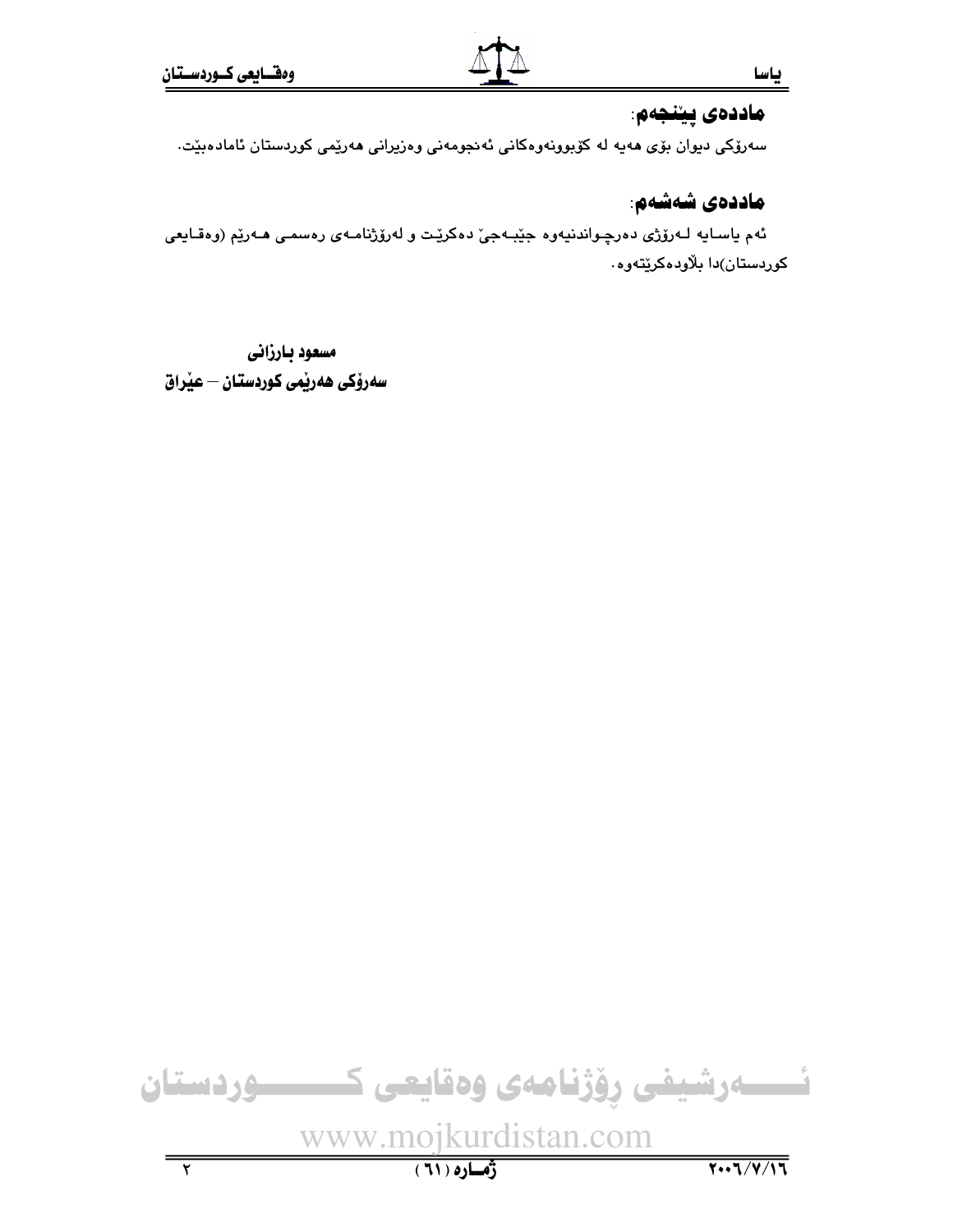بهناوي خواي بهخشندهو ميهرهبان بەناوي گەنەوە سەرۆكـايەتى ھەربمى كوردستان — عيراق

يشت بەو ياسايەي ئەنجومەنى نيشتمانيى كوردستان — عێراق دايناوەو بەيێى حوكمى مـادە دە/ يەكەم لە ياساي ژمارە (١)ى سالّى ٢٠٠٥، ياساي سەرۆكايەتى ھەرێمى كوردستان — عێراق، ئهم پاسايەمان دەرچواند:

## یاسای ژماره ( ۳ )ی سانی ۲۰۰٦ پاسای بهرهنگاربوونهوهی تۆقاندن ( تيرۆر ) له هەرپمى كوردستان — عيْراق دا

## مادەي يەكەم:

کردەوەي تېرۆر بەکارھێنانى توندوتيژى سازدراوە، ھەرەشەيێکردنەيتى، ھاندانـە بـۆي، يـان پێهەلّدانيەتى كە تاوانكار پەناي بۆ دەبات بۆ ئەنجامدانى پرۆژەپـەكى تاوانكـارى، كەسىيّك پـان كەسانٽِك يێي ھەڵدەستن و تاكێك يان كۆمەڵە كەسانێك دەكەنـﻪ ئامـانج، يـان ھـﻪر بـﻪ رەمـﻪكى ئەنجامى دەدەن بـەنيازى نانـەوەي تۆقانـدن و تـرس و شـلْەژان و ئـاژاوە لـەنێو جـەماوەردا بـۆ ئەوەي زيان بە سىستەمى گشتى بگات، ئارامى و ئاسايش و سەلامەتى كۆمەلگەو ھـەرێم، ژيـانى تاكەكەسان، سەريەخۆپپان، پېرۆزپپان، ئاساپشپان، بخرێتە مەترسپەوە، پان بۆ زيان پێگەپاندن به ژينگه، به پهکێك له سەرچاوه گشتيەكان، بەدەسگا، سـامانه گـشتى، پـان تايبەتپـەكان، بـۆ بەدىھێنانى ھەندىٚ مەبەستى سياسى، ھزرى، ئايينى، تايفەگەرى، يان رەگەزى.

#### مادەي دووەم.

ئـهم كردهوانـهى خـوارهوه بـهتاواني تيرۆركـارى (تۆيانـدن) دادهنـرێن و سـزايان لهناوبردنـه (اعدام):

- ۱–دامەزرانىدن، ريكخستن، يان بەريوەببەردنى ريكخىرار، كۆمەڭە، دەسىتە بانىد، بنكـە، يـان كۆمەلىِّك، بەئامانجى ئەنجامدانى يەكيّك لەو تاوانە تۆقپنەرانەي لەم ياسايەدا ھاتوون. ٢–تيرۆركردن بۆ مەبەستێكى سياسى، ئايدېۆلۆجى، يان بەكاڧردانان.
- ۳–بـهکارهێنانی کهرهسـتهی تهقینـهوه، سـوتێنهر، گرِگـر، ئـامێری دروسـتکراو بـۆ تێکـدان و رووخانــدن لەرێگــەي تەقاندنــەوەي راســتەوخۆ، يــان بــەئامێرى لــەدوور ئاراســتەكراو، مێنرێڗ۬کردنی ماشێن، ھەر ئامێرێکی دیکە، چاندنی بۆمبــی خاپورکـار، بـەکارھێنانی چـەکە جەنگيەكان بەگشت جۆرە جياجياكانيەوە، يشتێنەي خاپوركار، نامەي مىنرێژكراو، مـادە، گازى ژەھراوى، مېكرۆبىي، يان تېشكدەر، بەمەبەستى تېرۆكـارى، ئەگـەر كارەكـە مردنـى که سێك، پان پتري لێکه رته وه] هسله کي ده قبل است.
- **6د دست** ٤–بەبارمتەگرىنى كەسىپكە يان كەسانتك بىر كـارىتىكردن لـە دام و دەرگاكـانى ھـەرپم، لـەو دەستەر ريكخرارە نيشتمانى يان نێو. اولاتيپانا ي-لە-ھەريمدا كاردەكەن بۆبەدەسـتەينانى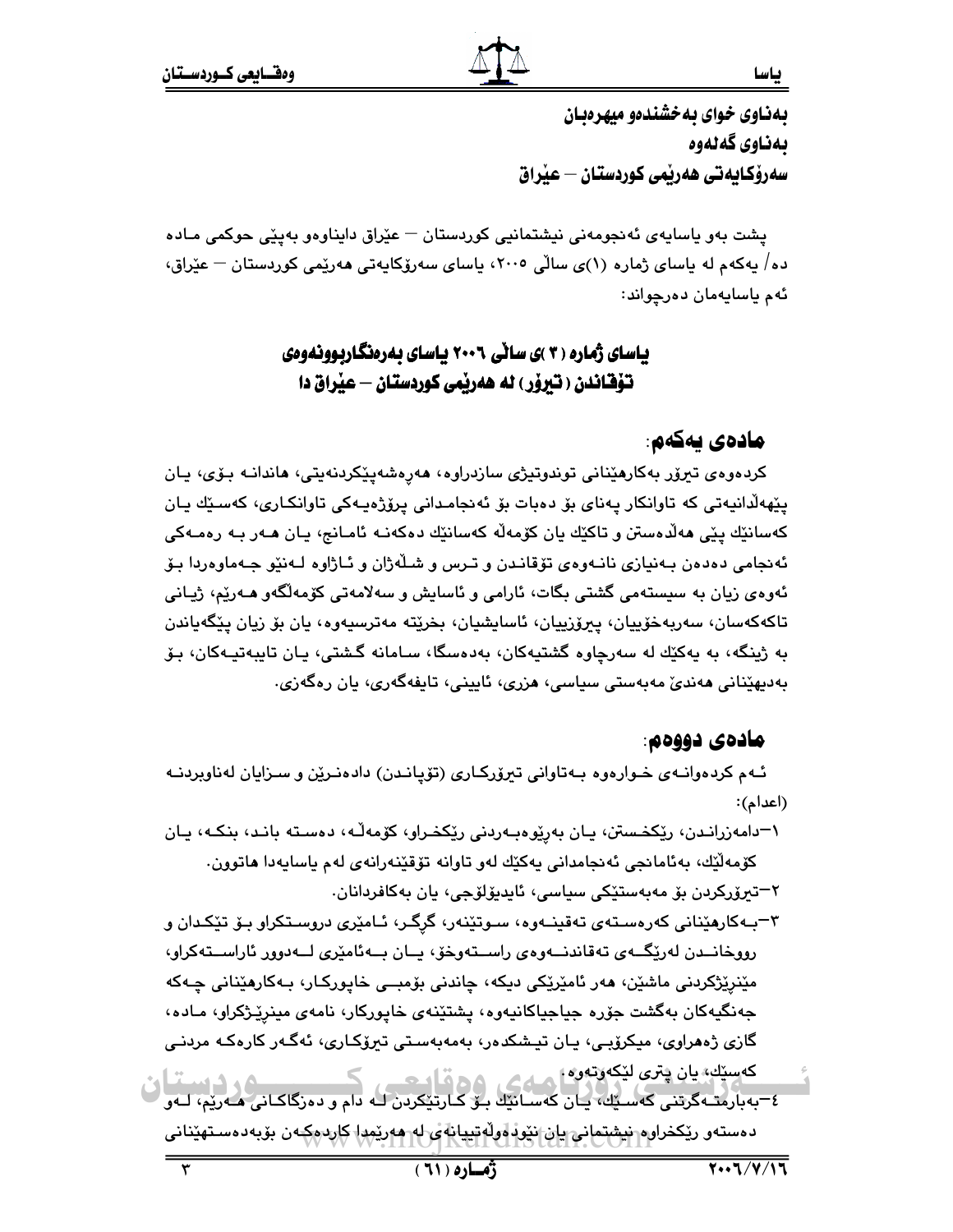هەر جۆرە سودێك يان كـﻪلكێك، بـﻪ ناچـاركردنيان بـۆ ئەنجامـدانى كـارێكى ديـاركراو، يـان نهکردنی، یان دروستکردنی بارێك لهترس و تۆقىن.

- <sup>ە—</sup>كوشتنى ئـەو كەسـانەي پاراسـتنى نێودەوڵـەتى دەپانگرێتـەوە، پـان كوشـتنى كارمەنـدانى فهرمانگهو دهسته دبلۆماسى و كونـسولگهرى و دامـهزراوهو كۆميانيـاى بيـانى و رێكخـراوه نێودەولّەتپە حكومى و ناحكويمەكان و، ئەوكەسانەي لەگەلّيانىدا كاردەكەن و، تاوانەكەش بەمەبەسىتى تۆقانىدن (تىىرۆر) بێت. سزاكەشىي دەبێتــە زينىدانى ھەتاھــەتابى، ئەگــەر هٽرشيردنه که مردني لٽنه کهوتهو ه
- ٦–چوونه ناو هەر رێكخراو، كۆمەلْه، دەستە، باند (عصابه)، بنكه، يان كۆمەلّێك كارى تۆقاندن ئەنجام بدات، ئەگەر ئەنجامدەر كارمەند بىّ لە ھێزى ئاسايشى نـاوخۆ، يـان (يێشمەرگە)ى زیْرەڤانی ھەرپْم بوو، يان ئەگەر تاوانکار مەشىقى سـەريازى، يـان ھـەوالْگرى لەيـەكێك لـەم لايەنانە يێكرابوو.
- ٧–هاوكاريكردن لەگەلّ ولاتێكے بيـانى، ھـەر رێكخـراو، كۆمەڵـﻪ، بانـد، بنكـه، يـان كۆمـەڵێكى دهرهوهي ولات، پان کـار بـۆ بەرژەوەنـدى ھـەر پـەکێکيان بکـات بـۆ ئـەوەي تاوانێـك لـەو .<br>تاوانانهی لهم یاسایهدا دهقنووسکراون ئهنجام بدات.
- ۸–ئاسانکاري هاتنــهژوورهوه و چـوونهدهرهوهي هــهرێم بـۆ تیرۆرپـستان، دابینکردنـی شـوێنی حەوانەوەيان، شاردنەوەيان، حەشاردانيان، بەخۆى، يان بەكەسێكى دى، يارمەتپدانيان بـە مەوالْپێدان و پێشكەشكردنى ئەو زانياريانەي بەكاردێن بۆ پلاندنان، يـان بـۆ دەسـتپێكردنى جێبەجێکردنى تاوانى تېرۆركارى، بەمەرجێك بەكارەكە بزانێت.

#### ماددەي سىنيەم:

- ئهم کارانهي خوارهوه بهتاواني تۆقاندن (تىرۆر) دادەندرێن و سزاکهپان زيندانى ھەتاھەتاپيە: ١-تێِکدان، رووخاندن، لەکەلکخستن، يان زيان يێگەياندن، بەتەواوى، يان بەبەشێك لەتـﻪلار و دامەزراوو سامانى گشتى، يان ئەو تايبەتيانەي تەرخانكراوون بۆ فەرمانگـە و بەرژەوەنديـە حکومیهکان، بۆدەسىگا گىشتيەكان، بارەگـاي ئـەو حيـزب، يـان ئـەو كۆمەلانـەي بـە ياسـا ناسـراون، پــهکێك لــه دامــهزراوهكانى نــهوت، هــهر دامــهزراوێكى هــهرێم، ئێـستگهى وزهى کارهبایی و ئاوی، پرد، بهنداو، ئاوهرۆی گشتی، هۆپەکانی گەپاندن و دامـەزراوەکانی، ئـەو شوێنانەي ئامادەكراوون بۆ كۆبوونەوە گشتپەكان و شوێنەكانى خواپەرسىتى، شىوێنەكانى ئامـادەكراو بـۆ ھاموشـۆي جـەماوەر، يـان ھـەر سـامانێك كـە گرنگـي ھـەبێت لـە ئـابوورى نیشتمانی، بەمەبەستى تىرۆركارى، بۆشئواندنى ئاسايش و ئارامى لە ھەرپمدا.
- ۲–دەستبەسـەرداگرتنى فرۆكـەي مـەدەنى و رفانـدنى، سزاكەشـى دەبێتـە لـەناويردن (اعـدام) ئەگەر كردەوەكە مردنى كەسێك يان پترى لێكەوتەوە.
- ۳–رفاندن، دەستگیرکردن، دەستبەسـەرکردن، يـان بێبەشـکردنى کەسـێك لـە ئـازادى، بەھـەر شێوارێڮ بێټ، بۆقاچاندنەوە (ابتـزان) ی دارايـێ، يـان بـه مەبـَستى سياسـى، بەيالنـەرێكى

<mark>ٽيۆركارى</mark>: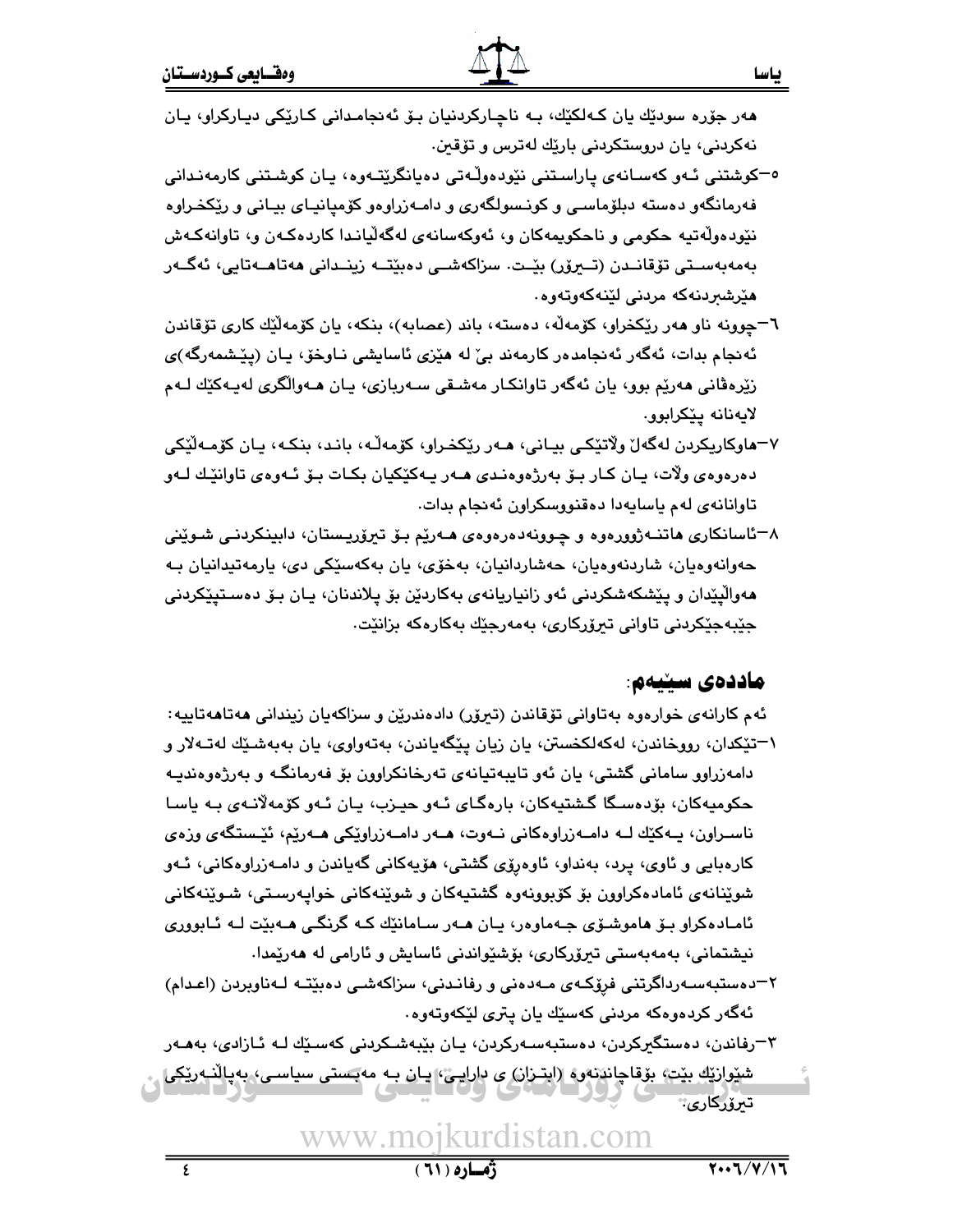- ٤–پەكخىستنى ھۆپـﻪكانى پەيوەنـﺪى پێـﻮەكردن و سپـﺴﺘﻪﻣﻪﻛﺎنى كۆﻣﭙﭙﻮﺗـﻪر، ﭼـﻮﻭﻧﻪﻧﺎﻭ تۆرەكانپانەوە، ژاوەژاو دانـان لەسـەريان، زانيـارى و داتـا خـستنـەناوەوەيان، بەمەبەسـتى ئاسانكاري بۆ ئەنجامدانى تاوانە تىرۆركاريەكان.
- ٥-يێشكەشكردن، كۆكردنـەوه، گوێزانـەوه، يـان نـاردنى كۆمـەكى دارايـى، راسـتەوخۆ، يـان نارِاستەوخۆ لە ناوەوە، يـان لــە دەرەوەي ھــەرێم، بەمەبەسـتى بـەكارھێنانى، يـان بزانێـت بەكاردێت بۆ داراكردنى ھەرتاوانێكى تىرۆركارى.
- ٦–مەشىقيٽكردنى كەسىڭە، يـان كەسـانٽِك لەسـەر بــەكارمێنانى چــەك، لەســەر مۆيــەكانى يەيوەنىدى يێىوكردن، ڧێركردنىي ھونــەرە جەنگيــەكان، يــان شــێوازەكانى شــەركردن، بەمەبەستى ئامادەكردنيان بۆ ئەنجامدانى تاوانٽكى تىرۆركارى.
- ۷–چوونه ناو پهکێك لهو لايهنانهي لهبرگه (۱)ي ماددهي دووهمي ئـهم ياسـايهدا هـاتوون و بـه ئەندامبوون تيايدا.
- ٨–دروسـتکردن، هـاوردن، پـان لـهلابووني تهقهمـهني، ئاگرەترپـشقه، ئـامێري دروسـتکراو بـۆ تێکدان، رووخاندن، یان ههر مادهیهك له یێکهاتهی ئهوانـهوه بێت، هـهروهها ئـهو دهزگـاو ئامێروکەرەســـتانەي لەدروســـتکردنيان يـــان لـــە تەقاندنـــەوەيان بـــەکاردێن، ئەگـــەر بەكارمێنانەكەپان بۆ ئەنجامدانى تاوانێكى تىرۆركراي بێت.

## مادەي چوارەم.

ياسا

ئهم کارانهی خوارهوه بهتاوانی تۆپاندن (تیرۆر) دادهنرین و سزا دهدریت بهزیندانی، لـه (١٥) سالْ تێپەر نەكات، <mark>م</mark>ەركەسێك:

- ١–دەسەلاتى فـﻪرمانىێكردنى ھـﻪبێت لەسـﻪر ھێـزى ئاسايـشى نـاوەخۆو زێرەڤـانى ھـﻪرێم و داواي لێِکـردن ڀـان راڀـسياردن، بەياڵنــەرێِکى تېرۆرکـارى کـار لەسـەر تەگەرەتێخـستنى فەرمانەكانى مېرى بكەن.
- ٢-نووسـراو، ڇـايـهمهني، کاسـێتي تۆمـارکراو، يـان هاوشـێوهي، وێنـهي واي لـهلابێت يـان بەدەستېيْنيْت، كە ھاندان، بەچاك زانىن، يان پروپاگەنىدە لـەخۆ بگريْت بـۆ ئەنجامـدانى تاوانی تیرۆركارى، بەمەبەستى دابەشكردنى، يان بلاوكردنەوەي.
- ۳–به ئه نجامداني تاوانێك لهو تاوانه توقێنهرانهي لهم ياسايهدا هـاتوون ئاگاداربێت و دهزگـا گشتيەكانى يىّ ئاگادار نەكاتەوە كەسپش لە فەرمانى ئەم برگەيە بەدەر ناكريّت.
- ٤–بەئەنقەست، ھەوال، روونكردنەوە، يان پروپاگەندەيەكى تۆقێنەر بلاّو بكاتەوە، ھۆيەكانى راگەياندنى بېنراو، بېستراو، خويندراو، يان ئەلەكترۆنى بەھـەل وەرېگريْـت، يـان بـەكاريان بێنێت، له ئەنتەرنێت بەياناتى ئەوتۆ بلاوبكاتەوە كە راستەوخۆ بگاتــه رادەي ھانـدان بـۆ ئەنجامدانی تاوانی تیرۆركاری وەھا كە ئاسايشى گشتى بخاتـە مەترسىيەوەو تـرس بخاتـە نێو هاوولاتیان و هەرەشە لە قەوارەي سیاسى هەرێم بکات.
- ٥–نەفامى و كەم زانـى كەسىيك بقۆزىتـەوەو لـە كـارى تۆقانـدن بـەكارى بينيـت و بەھۆيـەوە ئەوكارانە ئەنجام بدات.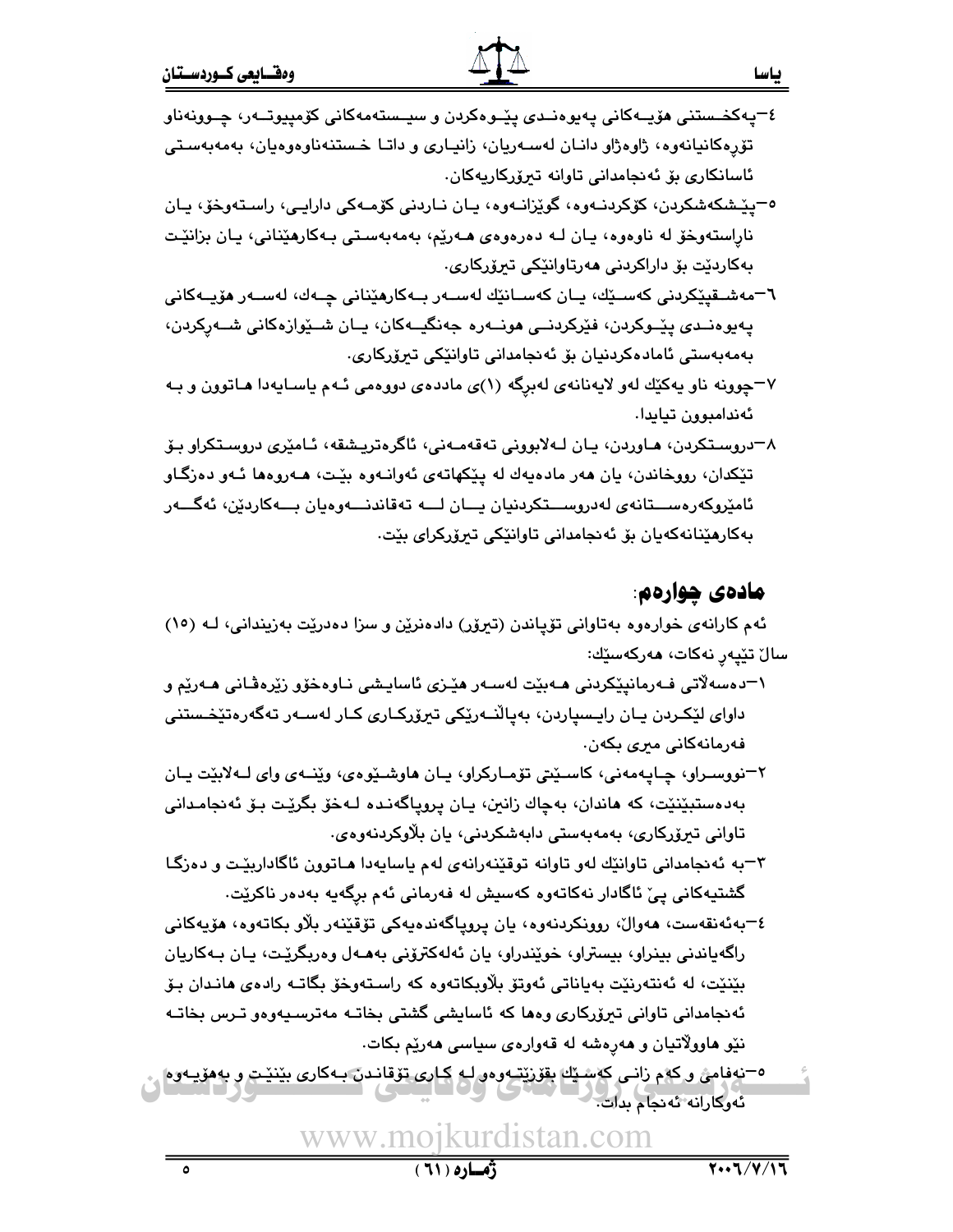٦–گزي له نووسراويکي فهرمي بکات، پان بهساخته نووسراويّك بۆ ئەنجامدەرى ئـهو تاوانانـه دروست بکات بۆ ئەوەي كەساپەتىي بشارێتەوە يان بە ئەنقەست بېگۆرێت، ئاسانكارى بىۆ هاتوچووي بکات، يان يارمەتى بدات لە کارەکانى، بەمەرجێك بزانێت مەبەست كە گزيەكە ڇپه .

## مادەي يېٽىجەم:

- أ-هەركەسىيك دەسىتېكات بـﻪ ئەنجامـدانى تاوانێـك لـﻪو تاوانانـﻪى لـﻪمادەى دووەمـى ئـﻪم ياسايەدا ھاتورن، سزادەدرێت بەزيندانيى ھەتاھەتايى.
- ب–هەركەسىيّك دەسىتېكات بەئەنجامىدانى تاوانيّىك لـەو تاوانانـەي لـەمادەي سىيّيەمى ئـەم ياسايەدا ھاتوون، سزا دەدرێت بەزيندانى كاتى.
- ج–هەركەسێك دەسـتېكات بـﻪ ئەنجامـدانى تاوانێك لـﻪو تاوانانـﻪى لـﻪمادەى چـوارەمى ئـﻪم ياسايەدا ھاتوون، بەبەندكردنى توند سزا دەدريت.

## مادەي شەشەم:

نابيّ ئەو كەسەي بەتاوانى تۆقێنەر تاوانبار دەكرێت، بەدەستەبەر بەربىدرێت لـﻪ قۆناغـﻪكانى لَيْكَوْلَيْنُّەوەدا ھەتا حوكمێك يان بريارێكى يەكلاكەرەوە لە داواكەي دەرنەچێت.

## مادەي ھەفتەم:

فەرمانەكانى ماددەي (٤٧)ى ياساي بنـﻪماكانى دادگـاييكردنى سـزايى ژمـارە (٢٣)ى سـالّى (۱۹۷۱)ی ههموارکراوی کارا، بهسهر ئـهو کهسـه پیادهدهکریِّت کـه هـهوالّی ئـهو تاوانانـهی لـهم ياسايەدا ھاتووە دەدات سەبارەت بەئاشىكرانەكردنى ناسىنامەكەي، كـاتىّ ھـەوالّى روودانـى ئـەو تاوانانهی دهگهیهنیّت و ناکریّته شایهد.

## مادەي ھەشتەم:

أ־ئـهو كهسـهي، پـێش روودانـي تـاواني تيرۆركـاري، پـێش ئاشـكرابووني، پـان لـهكاتي پـلان بۆدانانى، دەزگا تايبەتمەندەكان يىّ ئاگادار بكاتەوەو ھەوالْ گەياندنەكە بېيّتە ياريـدەر بـۆ دهستگیرکردنی تاوانباران یان نهی هێلا کارهکه ئهنجام بدرێت، له سزادان دهبووردرێت. ب–دادگا بۆ ھەپە خۆبەدەستەوەدانى تاوانبارو يێشكەشكردنى زيانراي وا، كـە تاوانەكـە دواي روودانى ئاشكرا بكات، بەياساوى ياسايى سزا سووككەر بژمێرێت.

## مادەي نۇپەم:

لايەنى پەيوەندار بۆى ھەپـە پاداشـتێكى چـاك جـار بـدات بـۆ ھـەر كەسـێك زيـانراى راسـت و دروسـتِ پِيْشِكِ ش بەلايـەنى تاپبەتمەنىد بكـات و ئاشـكراكردنى تـاوانى تىرۆركـارى و ئەوانـەئ دەستيان تێدابوژە لى بكەرێتەرە .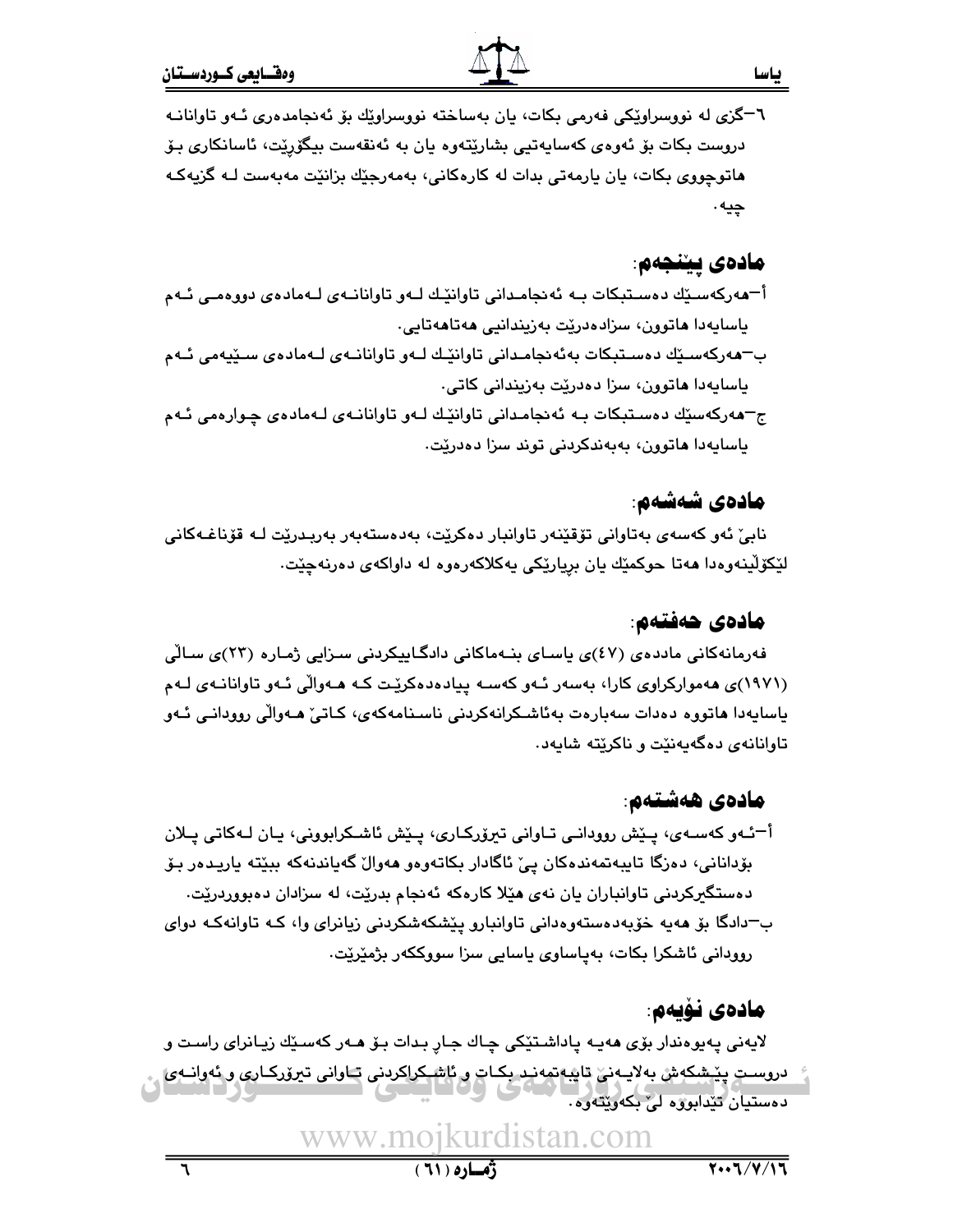### مادەي دەيەم:

هەركەسىيّك ھاوكـارى بكـات وەك بكـەر، بەشـدار، يـان ھانـدەر بـۆ ئەنجامـدانى ئـەو تاوانـە تيرۆركاريانەي لەم ياسايەدا ھاتوون، بەھەمان سزا، كە بۆ تاوانەكە دياركراوە، سزادەدرێت.

## مادەي يازدەم:

دەست بەسەر سامانى گوێزراوەو نەگوێزراوەى ئەو رێڬخراو، يارت، دەستە، كۆمەل، يان ئەو کەسانەدا دادەگیرێت کە بەبڕیارێکی دادگا بەتاوانکاری تیرۆر دەردەچن.

## مادەي دوازدەم:

تاوانی تیرۆر له تاوانـه ئابْرووبەرەكانـدا دەدژمێردربٚت و دەبـیٚ دادگـا ئـهم فەرمانـه لـەدەقى بريارەكەيدا بنووسێت.

## مادەي سىازدەم:

ئەوەي بـەيێى ئـەم ياسـايە تاوانبـارە، مـاڧى خۆپـەتى رەڧتـارێكى ياسـايى و داديەروەرانـەي لەگەلّدا بكريّـت لەگـشت قۆناغـەكانى لێكۆلّينــەوەدا، بــەدابينكردنى پارێزەريـشەوە بۆداكـۆكى لێکردنی و، نابیؒ شێوازی ئـازاردانی دەروونـی و جەسـتەيى، يـان رەفتـاری نامرۆڤانـەی لەگەڵـدا بکرێت و، پشت نابەسترێت بەدانیێدانانی بەزۆر لێوەرگیراو، بەھەرەشە، بەئازاردان، یان بەبلێن و گەفوگور، ئەگەر بەلگەكە يشت راست نەكرا بەبەلگـەي دېكـە، ئەگـەر لـە ئـەنجامى بـەكارھێنانى بەكێك لەو شێوازانەي باسيان لێوەكرا، زيانێكى بەرجەستەيى قەبەي لێكەوت، تاوانبار بۆي ھەبە سكالًا دڙي لڏِكۆلّەراني تۆمار بكات وەك كەسانى ئاسايى٠

## مادەي چواردەم.

ئەگەر ئەو كەسەي بەتاوانى تېرۆركارى تاوانبارە بێتاوان دەرچوو، بۆي ھەيە، داواي قەرەبۆي ئەو زیانە جەستەيى و ناجەستەييانە بكاتەوە كە لێى كەوتووە لەئەنجامى پێشێلكردنى ئەو مافە مرۆپيانەي لەدەستوررو ياساكاندا ھاتورن.

## ھادەي يازدەم:

حکومەتى ھەرێمى کوردستان – عێراق دەستەبەرى چاودێرى خانەوادەي قوربانيانى کردەوە تىرۆركاريەكان دەكات و قەرەبۆي زيانەكانيان دەكاتەوە.

## مادەي شازدەم:

أ¬بۆ ھـﻪر شـتێِکى لـﻪم ياسـايەدا نـﻪھاتبێت، فەرمانـﻪكانى ياسـاي سـزاكانى عێراقـي ژمـارە (۱۱۱)ی سالی (۱۹۹۹) و یاسای بنهماکانی دادگاییکردنی سزایی ژماره (۲۳)ی سالی (۱۹۷۱) ییاده دهکرین.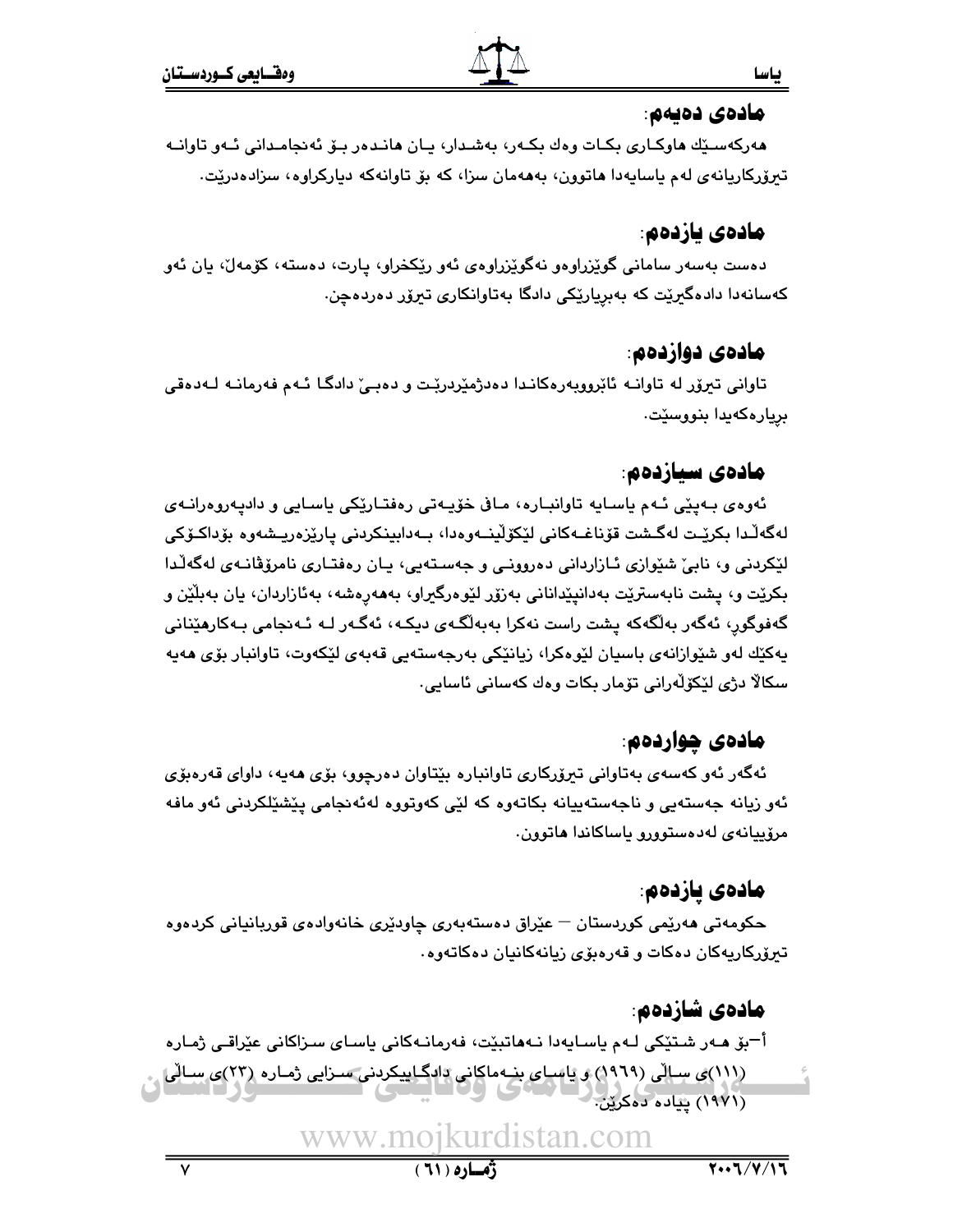ب־كار بەھيچ دەقێكى ياسايى، يان بريارێك ناكرێت كە لەگەل فەرمانـەكانى ئـەم ياسـايەدا ناكۆك بێت.

## مادەى ھەقدەم:

ياسا

کار بهم ياسايه دهکريت بۆ ماوهى دوو سالٌ له رۆژى بلاوکردنهوهى له رۆژنامەي فەرمىيەوه .

## مادەي ھەژدەم:

ئەم ياسايە لـەرۆژى بلاوكردنـەوەي لەرۆژنامـەي فەرميـەوە (وەقـايعى كوردسـتان) جێبـەجىٚ دەكرێت.

مسعود بارزاني سەرۆكى ھەرتمى كوردستان – عنراق

### هۆكاره خوازياريەكانى ئەم ياسايە

تيرۆر بۆتـﻪ دياردەيـﻪكى ترسـناكى جيھـانى و ئامـانجى تـرس خـستنه نـاودلّى جـﻪماوەرو تۆقاندنيەتى و تێکدانى بارى گشتى و ئارامى كۆمەلگە و ئازاردانى خەلكە بىۆ ئـەوەي و ئازاديـان بخاتــه مەترســى و زيــان بەژينگــەو ســامانى گــشتى و تايبــەتى بگەيــەنێت. بۆيــە، كۆمەلگــەي نٽودهولُهتي ههولُي داوهو ههولُ دهدات ڇهند پاسايهك دابنٽت بِوْ بهگژداچـوونهوهي ئـهم ديـارده ترسناکهو داوا له ئەندامانی دەکات بەدلٌ ھاوکار بن بۆ ئـەوەي سـنوورداری بکـەن و چارەسـەری مۆکارەکانى بکەن و لەبەر ئەوەي ھەرێمى کوردستانیش تووشى مەترسى گشت جۆرەکـانى ئـﻪم تيرۆره بۆتەوه و تووشي دەبێت و دەرەنجام زيانێکي زۆرو گەورەي لەگيانى ھاوولاتيانى ھەرێم و سامانیان و دهسهلاته رهواکانی کهوتووه. بۆیه بـه ییویست زانـرا کـه یاسـایهکی تایبـهت بـه بەرەنگاربوونـــەوەي ئـــەم ديـــاردە ترســـناكە دابنـــدرێت لەگـــەلّ رەچـــاوكردنى ئـــەو يێــوەرە نێودەوڵەتيانەي ماف و ئازاديەكانى تاكو كۆمەل دەستەبەر دەكات. بۆيە ئەم ياسايە داندرا.

ےرشیفی روژنامەی وەقايعی كــــــوردستان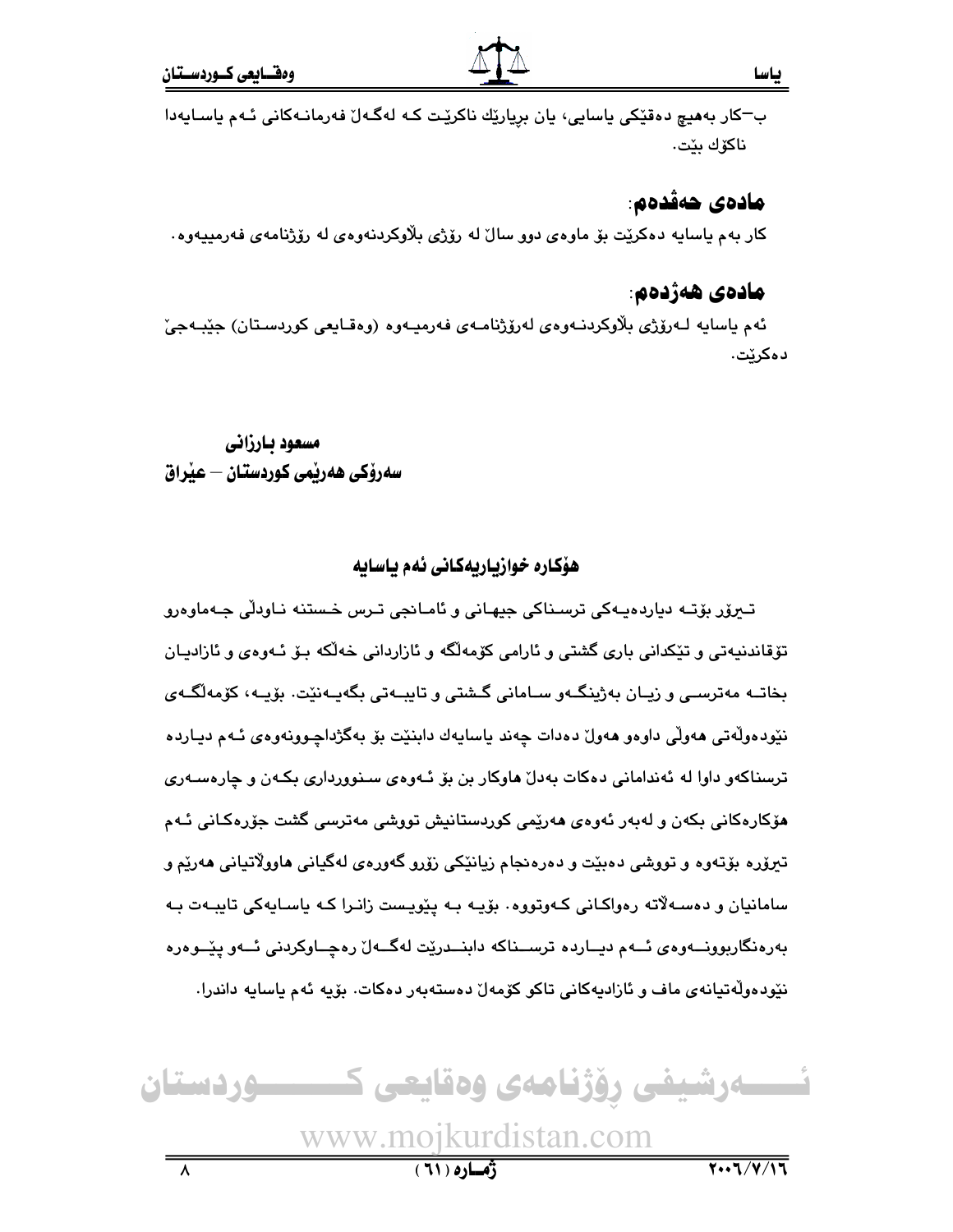بهذاوى خوداى به خشندهو ميهرهبان بەناوي گەنەوە سەرۆكايەتى ھەريمى كوردستان – عيراق ژمارەي بريار: ۳ رۆژى بريار: ٢٠٠٦/٨/٦

بريار

لەسەر ئەو ياساكارىيەى كـە ئەنجومـەنى نيـشتمانيى كوردسـتان – عێـراق لـە دانيـشتنى نائاسـايى ژماره (۱)ی رۆژی (۲۰۰۵/۸/٦)یدا، یشت به حوکمهکانی برگـه (۱)ی مـادده (٥٦) و مـاددهی (٥٣) لـه یاسـای ژمـاره (۱)ی سـالّی (۱۹۹۲) هــهموارکراو بهئـهنجامی گهیانـدووهو، بـهو دهسـهلاّتهش کهبـهپێی مادده ی(۱۰) له پاسای ژماره (۱)ی سالی (۲۰۰۵) پیماندراوه، ئهم بریارهی خوارهوهمان دهرهیدا.

## **بریاری ژماره (۳)ی سانّی ۲۰۰۵**

- $-$ **يەكەم**/ سەرۆكى ھەرێمى كوردستان عێراق دەسەلاتى پێدەدرێت، كە بەناوى گەلى كوردستان عێراقەوە راوێژو گفتوگۆ لەگەلٌ لايەنــه عێراقيەكانـدا بكـات بـۆ چەسـياندنى مافــەكانى گــەلى کوردستان لەدەستورى ھەمىشەيى عێراقدا.
- **دووهم**/ ئهم بريـاره لـه رۆژى دەرچـوونيەوه جێبـهجيّ دەكرێت و لەرۆژنامـهى رەسميـى (وەقـايعى کوردستان)دا بلاودهکریتهوه٠

مسعود بارزاني سەرۆكى ھەرپمى كوردستان – عيراق

 $\overline{\mathbf{a}}$ 

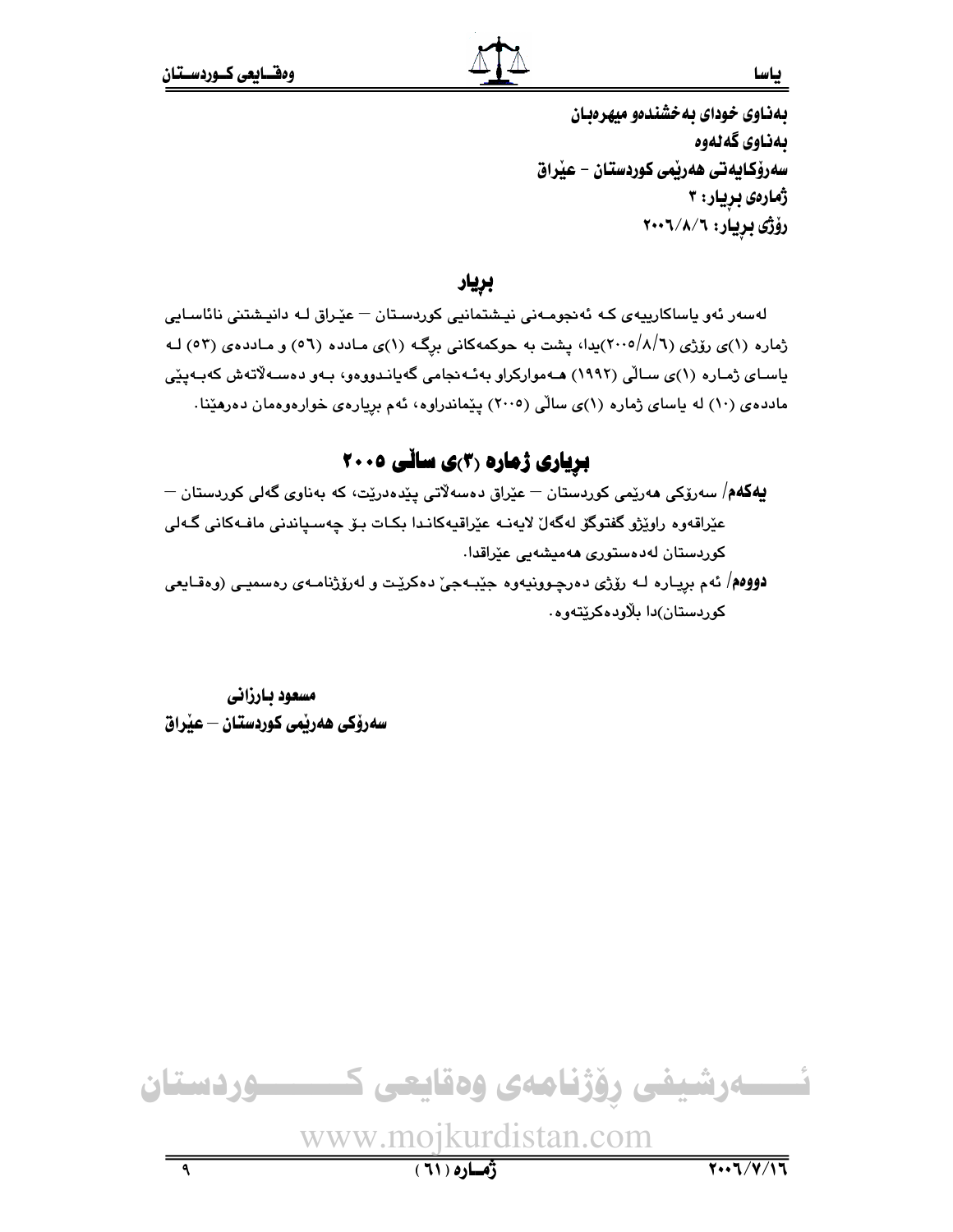بهناوی خودای به خشندهو میهرهبان بەناوي گەنەوە سەرۆكايەتى ھەريمى كوردستان – عيراق ژمارەي بريار: ٤ رۆژى بريار: ٢٠٠٦/٨/٦

بريار

لەسەر ئەو ياساكارييەي كـە ئەنجومـەنى نيـشتمانيى كوردسـتان – عێـراق لـە دانيـشتنى نائاسـايى ژماره (۱)ی رۆژی (۲۰۰۵/۸/٦)یدا، پشت به حوکمهکانی برگـه (۱)ی مـادده (٥٦) و مـاددهی (٥٣) لـه باسـای ژمـاره (۱)ی سـالّی (۱۹۹۲) هــهموارکراو بهئـهنجامی گهبانـدووهو، بـهو دهسـهلاتهش کهبـهییّی مادده ی (۱۰) له باسای ژماره (۱)ی سالی (۲۰۰۵) بییماندراوه، ئهم بریارهی خوارهوهمان دهرهینا.

## **بریاری ژماره (٤)ی سائی ٢٠٠٥**

**یهکــهم**/ چاوپێخـشاندنهوه بـهپرۆژهى دهسـتورى هــهرێمى کوردسـتان – عێـراق کــه بــه برِيــارى ئه نجومه نی نیشتمانیی – کوردستان – عیّراق ژماره (٢٦) له (١/١١/٧) ده رجووه. <mark>دووەم</mark>/يێکهێناني ليژنەپەکى تايبەت لەياساناسان و شارەزايان بۆ جێبەجێکردنى نـاوەرۆکى برگـەي سەرەوەي ئەم بريارە بۆ ئەوەي بخرێتە يێش ئەنجومەن بۆ گفتوگۆكردن و رادەربرين. **سيّيهه**/ ئهم برياره لـه رۆژي دەرچـوونيەوە جێبـهجيٚ دەكرێت و لەرۆژنامـەي رەسميـي (وەقـايعى کوردستان)دا پلاودهکرېټووه٠

مسعود بارزانى سەرۆكى ھەرپمى كوردستان — عيراق

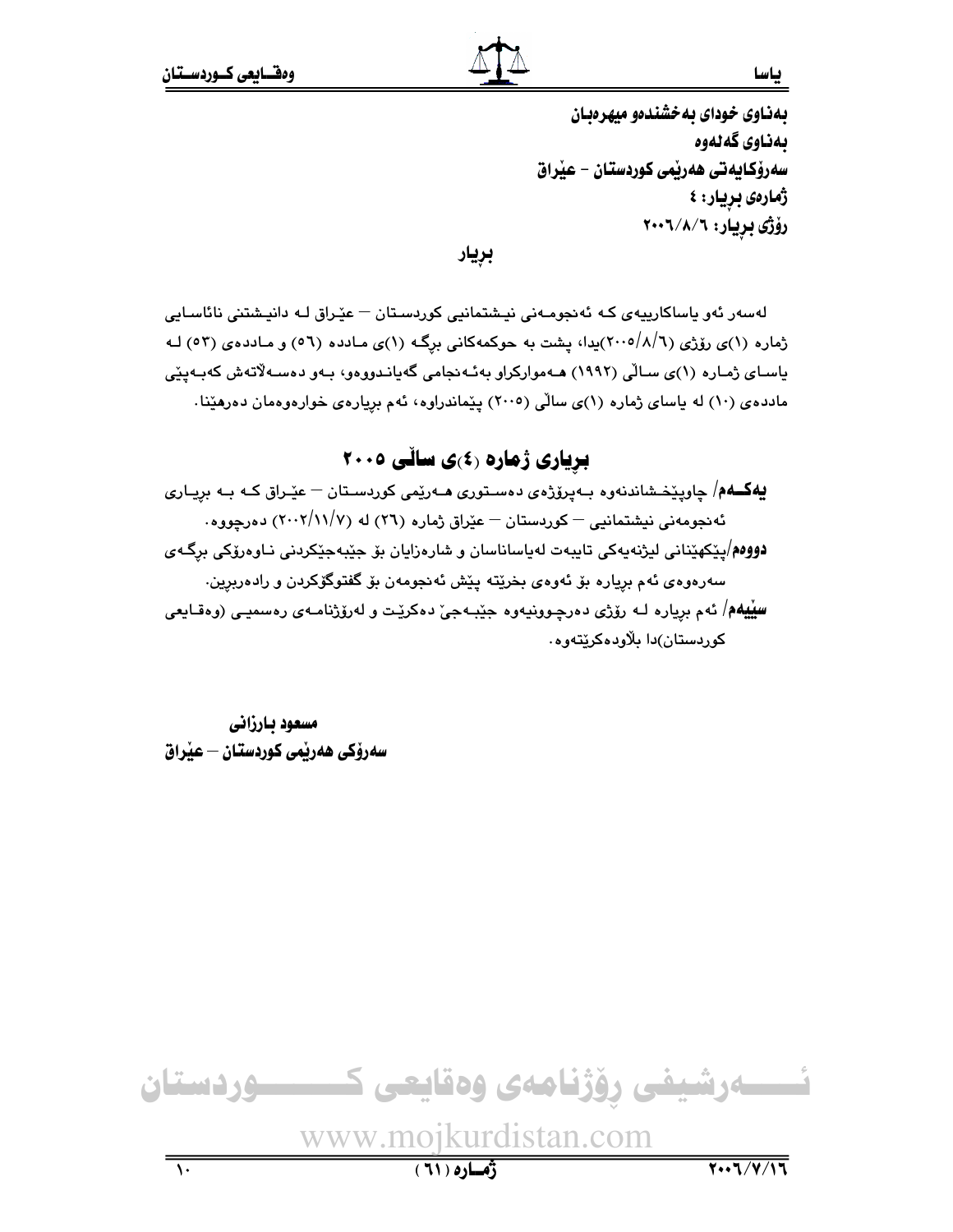بهناوی خوای به خشندهو میهرهبان بەناوي گەلەوە سەرۆكـايەتى ھەرتمى كوردستـان — عيراق ژمارەي بريار: ە رۆژى بريار: ۲۰۰۵/۹/۸

بريار

لەسەر ئەو ياساكارييەي كە ئەنجومەنى نيشتمانى كوردستان – عێراق لە دانيشتنى ئاسـايى ژمـارە (۱)ی رۆژی (۲۰۰۵/۹/۸)پیدا، پیشت بیه برگیهی (۱)ی میاددهی (۵٦) لیه پاسیای ژمیاره (۱)ی سیالی (١٩٩٢)ی هـ٥موارکراوو مـاددهی (٦) لـه پـهیرِهوی نـاوخوّی ئهنجومـهن ئـهنجامی داوهو، بـهپیّی ئـهو سـهلاٌحییاتهش کـه مـاددهی (۱۰) لـه یاسـای ژمـاره (۱)ی سـالّی (۲۰۰۵) پێمـانی داوه، ئـهم برِیـارهی خوارەوەمان دەرھێنا:

**يهگهم**: پێکهێنانی لیژنهپهکی کـاتی بـۆ پێداچـوونهوهی دهسـتووری هـﻪرێمی کوردسـتان — عێـراق لەبەر رۆشنايى دەستوورى كۆمارى فېدرالى عێراق. دووهم: پێکهاتهی لیژنهکه بهم شێوهیهی خوارهوه دهبێت: ۱-ئەندامانى لىژنەكە : ا¬فرست احمد عبدالله — سکرتێري ئەنجومەنى نيشتمانيي کوردستان — عێراق٠٠ سەرۆکى ليژنه٠ ب־طارق جامباز – ئەندامى ئەنجومەن… جێگرى سەرۆك. ج=شٽروان حيدري = ئەندامى ئەنجومەن٠٠ جێگرى سەرۆك٠ د-عبدالكريم ابوبكر – بريارد درى ليژنه. ه-عونی بزاز – بریاردهری لیژنه. و–د. نورې تالهبانې. ن-خليل ابراهيم محمد. ح–دلێر محمد شريف. گ−قادر سعید خضر∙ ى−كريم بحرى عبدالله. ك-محمد صالح اسماعيل. ل–پخشان عبدالله حسين. م<sup>ـــ</sup>كرخى نجم الدين نورالدين.  $-$ س $-$ روميو حزيران نيسان ۲–ئەندامانى ليژنەكە لە دەرەوەي ئە نجومەن : وردستان أ–امير عبدالكريم حويزى – ئەندامى دادگاى ينداجوونەوە (خانەنش ' 'سيت-- 'سياسية المستادية المستادية بالمستادية المستادية بالمستادية المستادية المستادية المستادية المستادية ا<br>ب-د. محمد عمر مولود – كه لمستادية المستادية المستادية المستادية W W W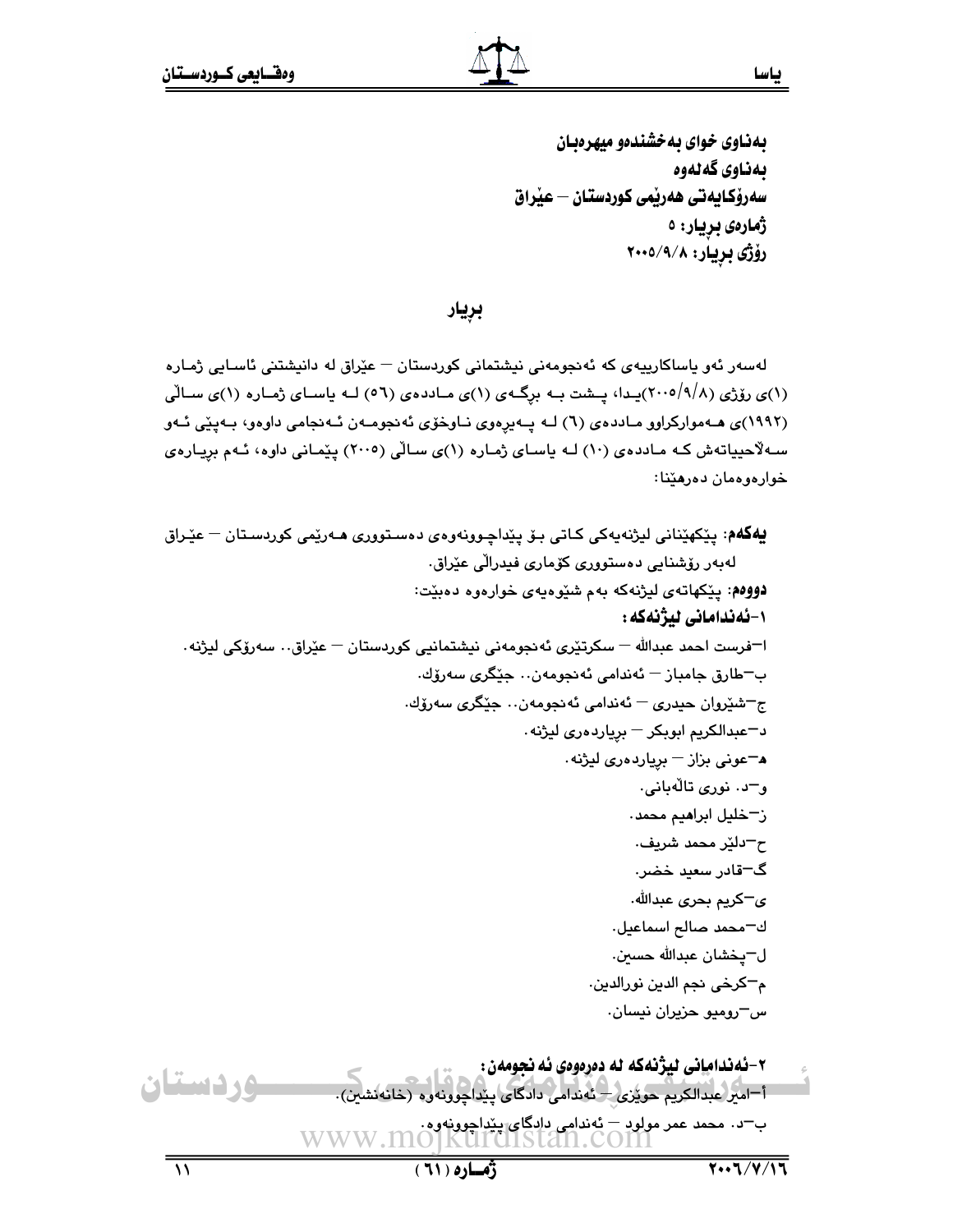ج–شێرزاد احمد نجار – راوێژکار له ئهنجومهنی وهزیران. د<sup>—</sup>شۆرش حسن عمر <sup>—</sup> مامۆس<mark>تا*ی* زانک</mark>ۆ **سيّيهم**: ئهم برياره له رۆژى دەرچوونيەوه دەخرێتە بەركار. **چِوارەم**: لە رۆژنامەي وەقائىيمى كوردستاندا بلاودەكرێتەوە.

مسعود بارزانى سەرۆكى ھەريمى كوردستان – عيراق

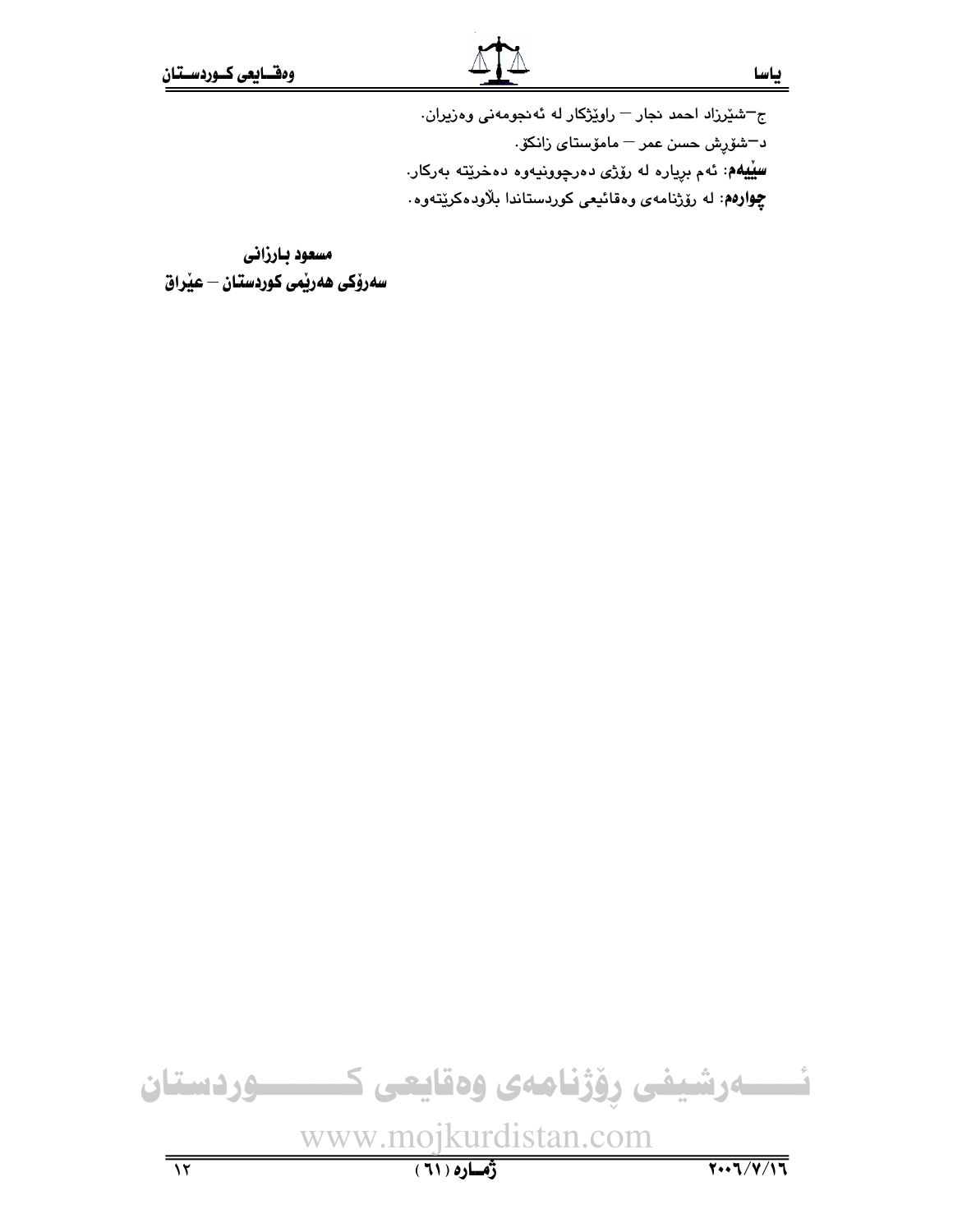بهذاوى خواى به خشندهو ميهرهبان ىمناوى گەنەوە سەرۆكايەتى ھەرتمى كوردستان – عٽراق ژمارەي بريار: ۷ رۆژى بريار: ٢٠٠٥/٩/٩

بريار

لەسەر ئەو ياساكارىيەى كە ئەنجومەنى نيشتمانيى كوردستان – عێراق پشت بە حوكمـەكانى برگـە (۱)ی مادده (٥٦) و ماددهی (٥٣) لـه باسای ژماره (۱)ی سالّی (١٩٩٢) هـهموارکراو بـه ئـه نجامی گهپاندووهو، بهو دهسهلاتهش که بهیێی ماددهی (۱۰) له پاسای ژماره (۱)ی سالی (۲۰۰۵) یێماندراوه، ئهم بريارەي خوارەوەمان دەرھێنا: **يهکـــهم**/ يێکهێنــاني ليژنهيــهك بــۆ يێداچــوونهوهو جێبــهجێکردني مــاددهى (٥٨) لـــه ياســاى ھەلسووراندنى دەولەتى عێراق بۆ قۆناغى گواستنەوە. دووهم/ پێکهاتهی لپژنهکه بهمشێوهپهی خوارهوه دهبێت: ۱–محمد قادر عبدالله (د. کمال کەرکووکی) جێگری سەرۆکی ئەنجومەن – سەرۆکی لیژنه ٢–د. ناصح غفور رمضان ٣-د. نوری جمیل طالبانی ٤–اسعد شاكر امين ٥–محمد فرج احمد ٦–رفعت عبدالله حمەرش ۷−چنار سعد عبدالله ۸–ایدن عثمان ابراهیم ٩–دلێر محمد شريف ∙۱−رشید کریم رشی*د* 11–نازناز محمد عبدالقادر ١٢-محمد حكيم جبار ۱۳–رومیو حزیران نیسان ٠٤–سردار صباح بوزو هرکی ١٥–حمد عبدالله محمود ١٦-ملاسعدالدين ملا عبدالله مولود ۱۷–خمان زرار اسعد ١٨-حسن بابكر احمد ۱۹-مزادین سلیم خدیدا در زن<mark>ا های و ه قاییحی کسیست و رف است</mark>ان www.mojkurdistan.com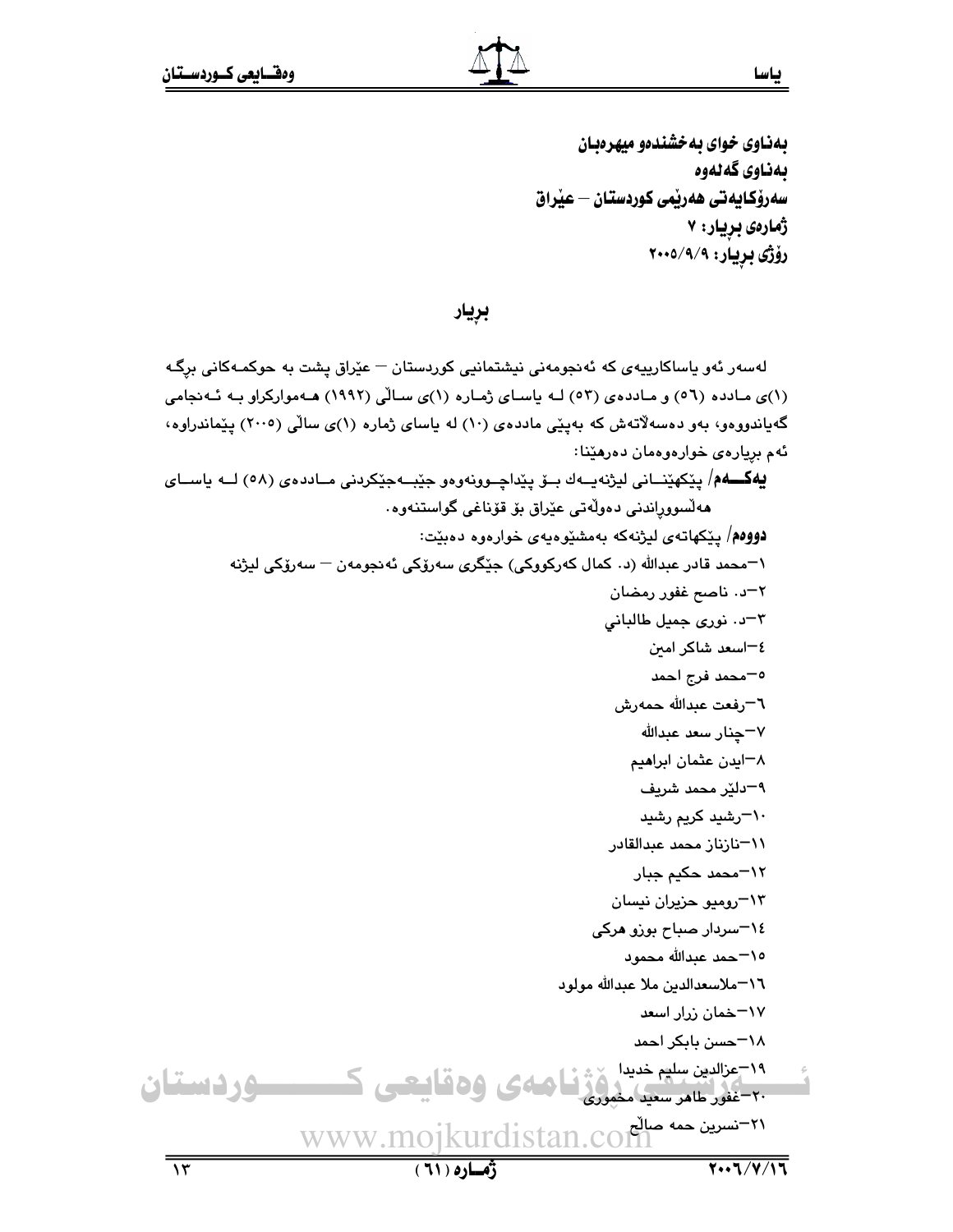بياسا

٢٢-عادل محمد امين ٢٣–طلعت خضر سيف الدين ۲٤–گوڵناز عزیز قادر <mark>۲</mark>۰ شیان سلیمان حاجی بشار ٢٦–شيّخ الله ابراهيم شيّخ الله ٢٧–فاروق كريم فتاح ٢٨–حاتم محمد جان حسن **سيّيهم**: ئهم بږياره له رۆژى دەرچوونيەوە دەخرێتە بەركار. **چوارهم**: له رۆژنامهى وەقائىعى كوردستاندا بلاودەكريتەوە.

مسعود بارزاني سەرۆكى ھەرپمى كوردستان – عيْراق

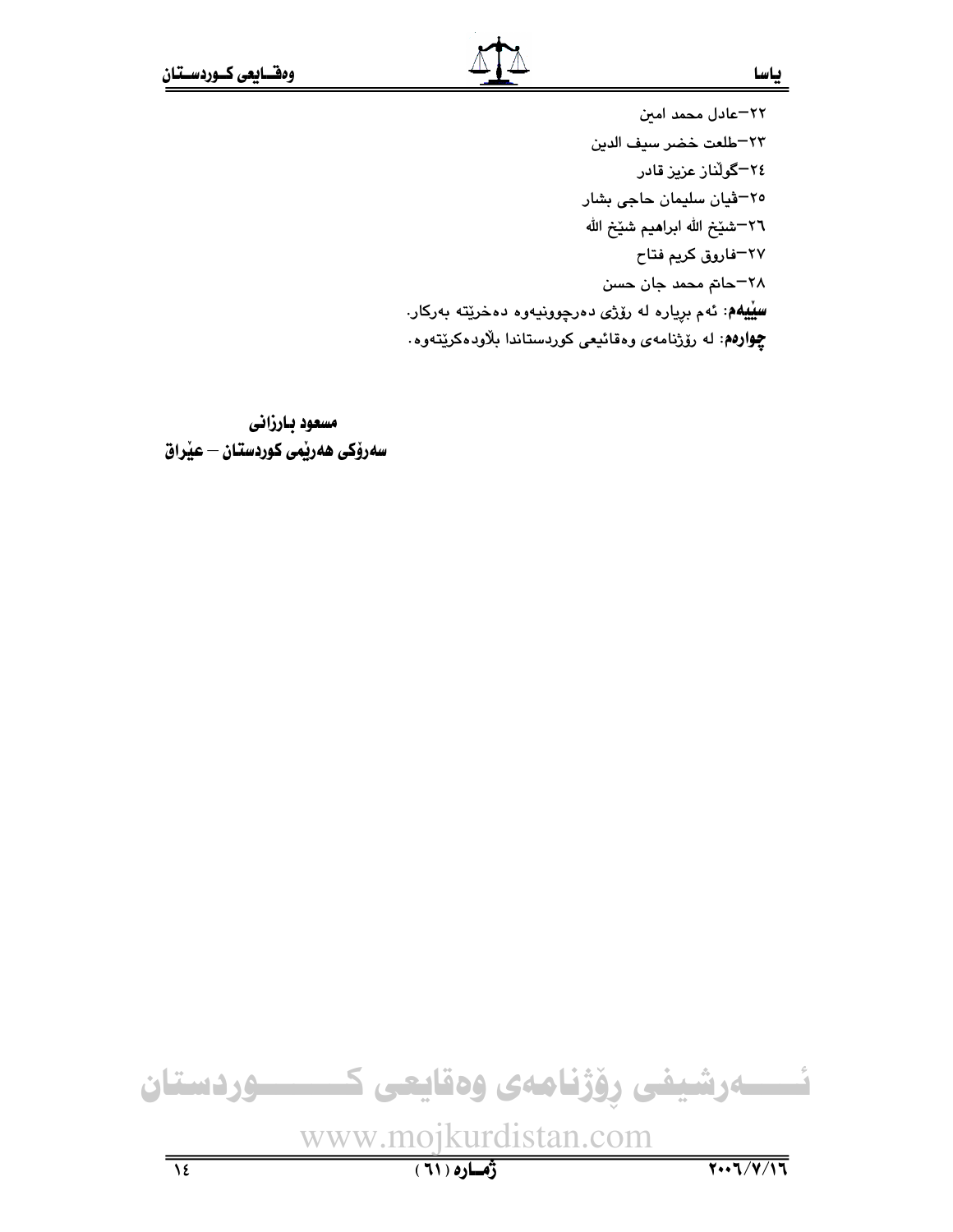بهناوي خواي به خشندهو ميهرهدان بەناوي گەنەوە سەرۆكايەتى ھەرپمى كوردستان — عيراق

بریباری ژماره (۳)ی سالی ۲۰۰۶

یشت بهو یاساکارییهی که ئه نجومهنی نیشتمانیی کوردستان – عیّراق، لهدانیشتنی ژمـاره (٦)ی رۆژى (٢٠٠٦/٥/٧)پــدا، بـــەپێى حوكمـــەكانى برگـــه (١)ى مــاددەي (٥٦) لـــه ياســـاى ژمــاره (١)ى ههموارکراوی سالّی (۱۹۹۲)و مادهی (٦)ی پیّرۆی ناوخوّی ئهنجومهن ئـهنجامی داوهو، بـهییّی ئـهو دهسهلآتهش که بـه مـاددهى (۱۰) لـه یاسـاى ژمـاره (۱)ى سـالّى (۲۰۰۵)ى پێمانـدراوه، ئـهم برِيـارهى خوارەوەمان دەرچواند:

یهکهم: متمانهدان بهمانهی که ناویان لهخوارهوه هاتووه بو پرکردنهوهی ئهو پوستانهی که بەرامبەر ھەرپەكەيان تۆمار كراوە: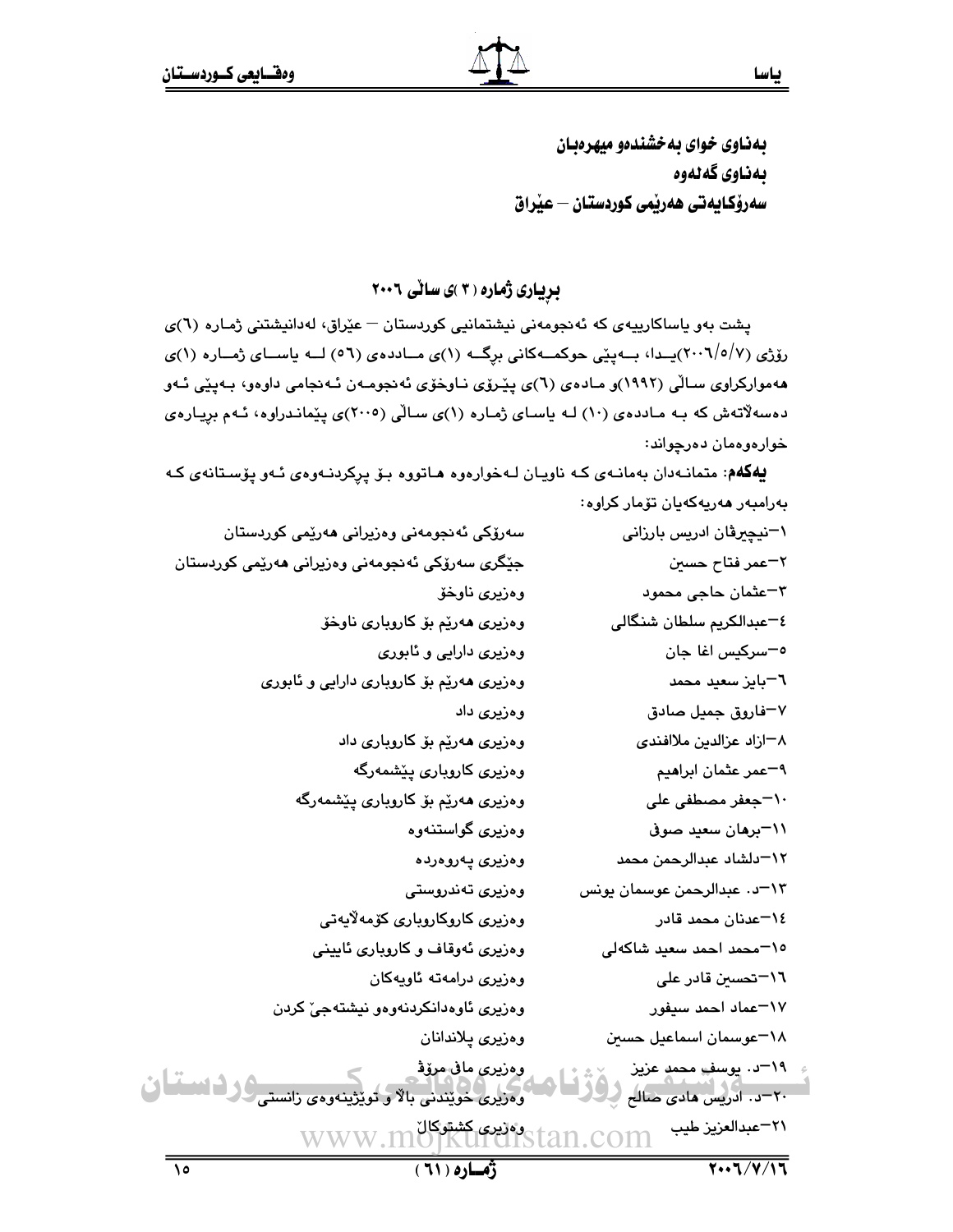| وهزیری کاروباری شههیدان و ئهنفالکراوهکان  | ٢٢–چنار سعد عبدالله        |
|-------------------------------------------|----------------------------|
| وەزىرى رۆشنبېرى                           | ٢٣–فلك الدين كاكهيي        |
| وەزير <i>ى</i> كارەبا                     | ٢٤–هوشيار عبدالرحمن سيويلي |
| وەزىرى شارەوانى                           | ٢٥–نازنين محمد وسو         |
| وهزیری وهرزش و لاوان                      | ٢٦–طه عبدالرحمن على        |
| وهزیری کاروباری ناوچهکان له دهرهوهی ههرێم | ٢٧-د. محمد احسان           |
| وەزيرى بازرگانى                           | ٢٨–محمد رؤوف محمد          |
| وەزىرى پىشەسازى                           | ۲۹–وداد خورشید عوسمان      |
| وەزير <i>ى</i> ژينگە                      | ٣٠-دارا محمد امين          |
| وهزیری گهشت و گوزار                       | ۳۱–نمرود بیثو              |
| وەزيرى گەياندن                            | ۳۲–حیدر شیخ علی            |
| وەزير <i>ى ھ</i> ەرێم                     | ۳۳−ابوبکر علی              |
| وەزير <i>ى ھ</i> ەرێم                     | ٣٤-د. جنان قاسم            |
| وەزيرى ھەرێم                              | ٣٥–جورج يوسف منصور         |
| وەزيرى ھەرێم                              | ٣٦-د. دخيل سعيد قاسم       |
| وەزيرى ھەرێم                              | ٣٧–محمد حاجي محمود         |
| وەزيرى ھەرێم                              | ۳۸–محمود عیدو              |
| وەزيرى ھەرێم                              | ٣٩–مدحت مندلاوي            |
| وەزيرى ھەرێم                              | ٤٠-سعد خالد محمد امين      |
| وەزيرى ھەرێم                              | ٤١-عبداللطيف بندر اوغلو    |

دوومم: ئهم بریاره له رۆژی سوێندخواردنی یاساییانهوه رێکهوتی ۲۰۰۹/٥/۷ جێبهجیّ دهکریّ و لـه رۆژنامەي (وەقايعى كوردستان)دا بلاودەكريتەوە.

مسعود بارزاني سەرۆكى ھەرپمى كوردستان – عيراق

# ئىسسەرشيفى رۆژنامەى وەقايعى كىسسىردىستان

www.mojkurdistan.com

ياسا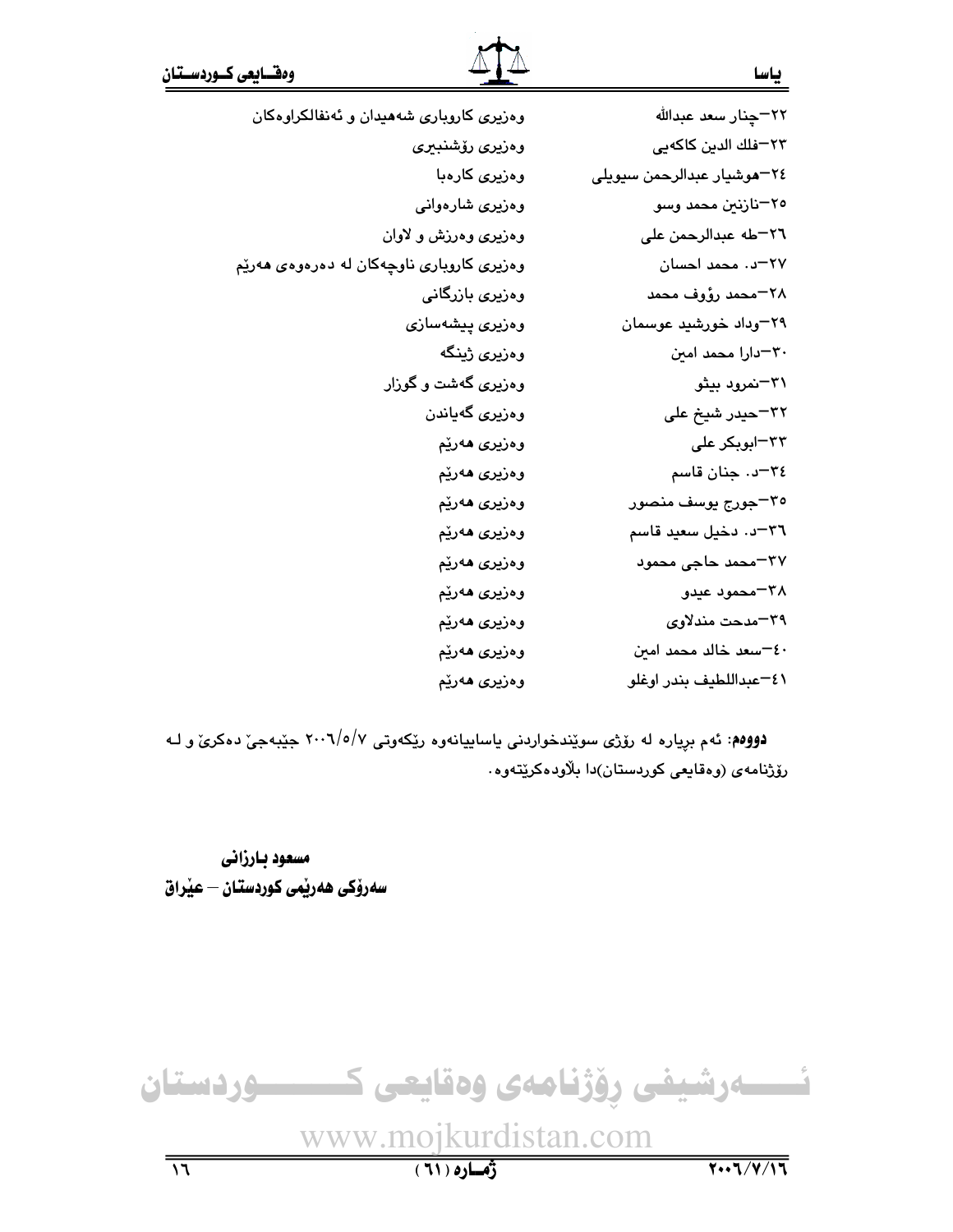ومزارمتي كشتوكال بەرێوەبەرايەتى گشتى ديوان بهریوهبهرایهتی کارگیری و خویهتی مَنْژُوو/ ۲۰۰۲/۲۰۰۷

## بهيان ژماره (٤)

۱–پالیشت به برگه / ۱ له مادده $/$  ۲ له (پاسای وهزارهت ژماره $\cdot/\cdot$ ی سالی $\cdot/\cdot$ ۲) (پاسای پهکـهم هه موارکردنی یاسای وهزارهت ژماره/ ۱۰ ی سالّی / ۱۹۹۲). بريارمانىدا بىەيێكەێنانى دەسىتەپەكى گىشتى ھەمپىشەيى لەبنكىەي وەزارەت بىەناوى (دەسىتەي چاودێ*ری* گشتی). ۲–ئەو بەيانە لە رۆژى دەرچوونى جێبەجىٚ دەكرێت.

> عبدالعزيز طيب ومزيري كشتوكال



www.mojkurdistan.com

 $(71)$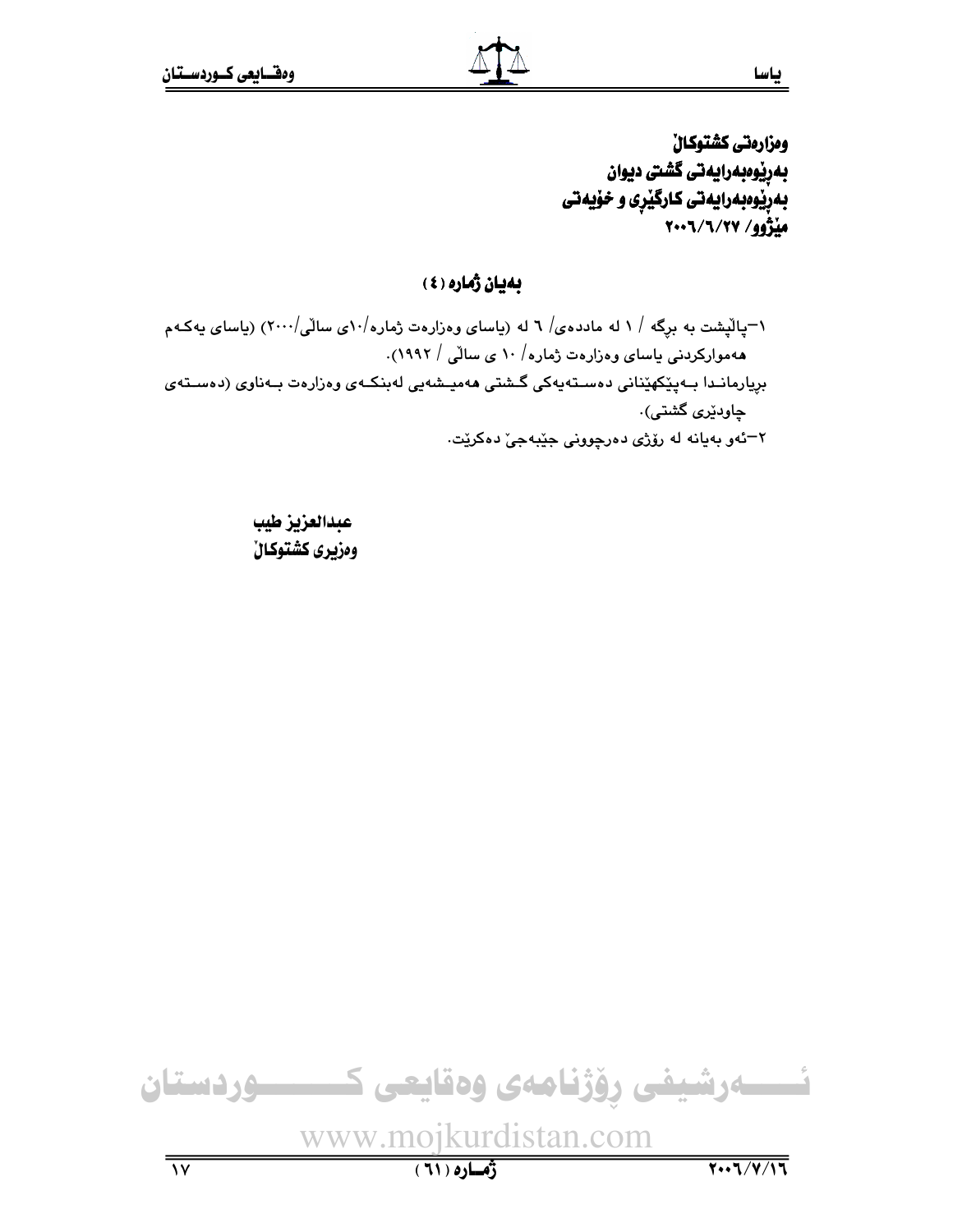بسم الله الرحمن الرحيم باسم الشعب رئاسة اقليم كوردستان — العراق

بناءا على ماشرعه المجلس الـوطني لكوردسـتان — العـراق واسـتنادا لحكـم المـادة العاشـرة /اولا مـن القانون رقم (١) لسنة ٢٠٠٥ قانون رئاسة اقليم كوردستان — العراق ، اصدرنا القانون الاتي:

## قانون رقم (٢) لسنة ٢٠٠٥ قانون ديوان رئاسةاقليم كوردستان — العراق

المادة الأولى :

يكون لرئاسة الاقليم ديوان باسم (ديوان رئاسة اقليم كوردستان)يتمتـع بالشخـصية المعنويـة ويتـولى الهام الاتية

اولا :الاشراف على دوائر الديوان

**ثـَّانيبا**: تنظيم العلاقة بين رئاسة الاقليم ورئاسة المجلس الوطنى لكوردستان — العراق ورئاسة مجلـس

وزراء اقليم كوردستان – العراق

لْتَلَالْتَـا: تنظيم العلاقة بين رئاسة الاقليم والسلطات العراقية الفدرالية

رابعا:تنظيم نشاطات واتصالات رئيس الاقليم داخل اقليم كوردستان و خارجه.

المادة الثانية.

يعين رئيس الاقليم رئيسا لديوان رئاسة الاقليم بدرجة وزير . المادة الثّالثّة .

لرئيس الاقليم اصدارنظام خاص بتشكيلات الديوان واستحداث والغاء مايراه مناسبا من دوائرواقسام

وشعب

المادة الرائعة :

اولا : لرئيس الاقلـيم تعـين مستـشاريه ويكونـون بدرجـة خاصـة ولـه تعـيين المـدراء العـامين ضـمن تشكيلات الديوان ومحاسبتهم واحالتهم على التقاعد وفق القانون .

**ثَّانيا** : لرئيس الإقليم تعيين بقية منتسيي تشكيلات الديوان ومحاسبتهم واحالتهم على التقاعد وفـق القانون ، وله تخويل رئيس الديوان بعضا من صلاحياته فيما يتعلق بهذه الفقرة .

ا**لمادة الخامسة** : لرئيس الديوان حضور اجتماعات مجلس وزراء اقليم كوردستان .

ا**لمادة السادسة** : ينفذ هذا القانون اعتبارا من تاريخ اصداره وينشر في الجريدة الرسمية للأقليم (وقائع کوردستان ).

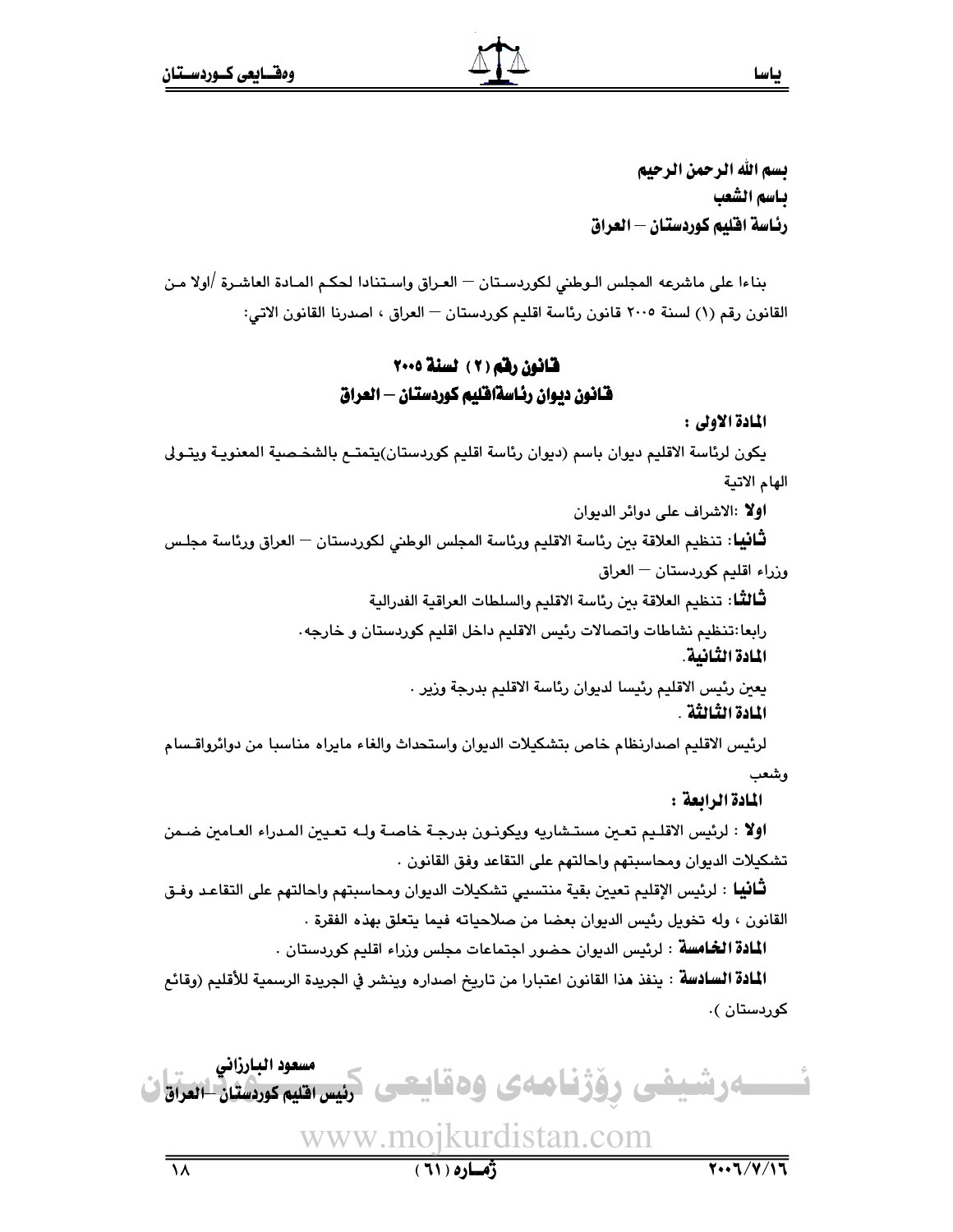بسم الله الرحمن الرحيم بـاسم الشعب رئاسة اقليم كوردستان – العراق

بناءاً على ما شرعه المجلس الوطني لكوردستان — العراق واستناداً لحكم المـادة العاشـرة / اولاً من القانون رقم (١) لسنة (٢٠٠٥) قانون رئاسة اقليم كوردستان — العراق، أصدرنا القانون الآتي:

## قانون رقم (٢) لسنة ٢٠٠٦ فـّانون مكافحة الإرهاب في افليم كوردستان — العراق

#### المادة ( الأولى ):

الفعل الإرهابي هو الاستخدام المنظم للعنف أو التهديد بـه أو التحريض عليـه أو تمجيـده يلجـأ إليه الجـاني تنفيـذاً لمـشروع إجرامـي فـردي أو جمـاعى يـستهدف بـه فـرداً أو مجموعـة أفـراد أو جماعات أو بشكل عشوائي القصد منه أيقاع الرعب والخوف والفزع والفوضي بين النـاس للإخـلال بالنظام العام أو لتعريض أمن وسلامة المجتمع والاقليم أو حياة الأفراد أو حرياتهم أو حرمـاتهم أو أمنهم للخطر أو إلحاق الضرر بالبيئة أو بأحد الموارد الطبيعية أو المرافـق أو الممتلكـات العامـة أو الخاصة تحقيقاً لمارب سياسية أو فكرية أو دينية أو مذهبية أو عرقية.

المادة ( الثّانية ): تعد الأفعال الآتية جرائم إرهابية ويعاقب عليها بالاعدام:-١-تأسيس أو تنظيم أو إدارة منظمة أو جمعية أو هيئة أو عصابة أو مركز أو جماعـة أو تـولى زعامتها أو قيادتها بهدف ارتكاب إحدى الجرائم الإرهابية المنصوص عليها في هذا القانون. ٢–الاغتيال لبواعث سياسية أو عقائدية أو تكفىرية. ٣–استخدام مواد مفرقعة أو متفجرة أو حارقة أو سريعة الاشتعال أو أجهـزة مـصممة للتخريـب والهدم عن طريق التفجير مباشرة أو بواسطة اجهزة التحكم عن بعد أو تفخيخ آليـات أو أيـة وسيلة أخرى، أو زرع العبـوات الناسـفة أو اسـتخدام الأسـلحة الحربيـة بأنواعهـا المختلفـة أو استعمال أحزمـة ناسـفة أو رسـائل ملغومـة أو مـواد أو غـازات سـامة أو حرثوميـة أو مـشعة .<br>بدوافع إرهابية إذا أدى الفعل إلى موت إنسان أو أكثر. ٤–احتجاز شخص أو مجموعة من الأشخاص كرهـائن بقـصد التـأثير علـى سـلطات الاقلـيم أو الهيئــات والمُنظمــات الوظنيــة والدوليــة الحكوميــة وغــر الحكوميــة العاملــة في الإقلــيم بغيــة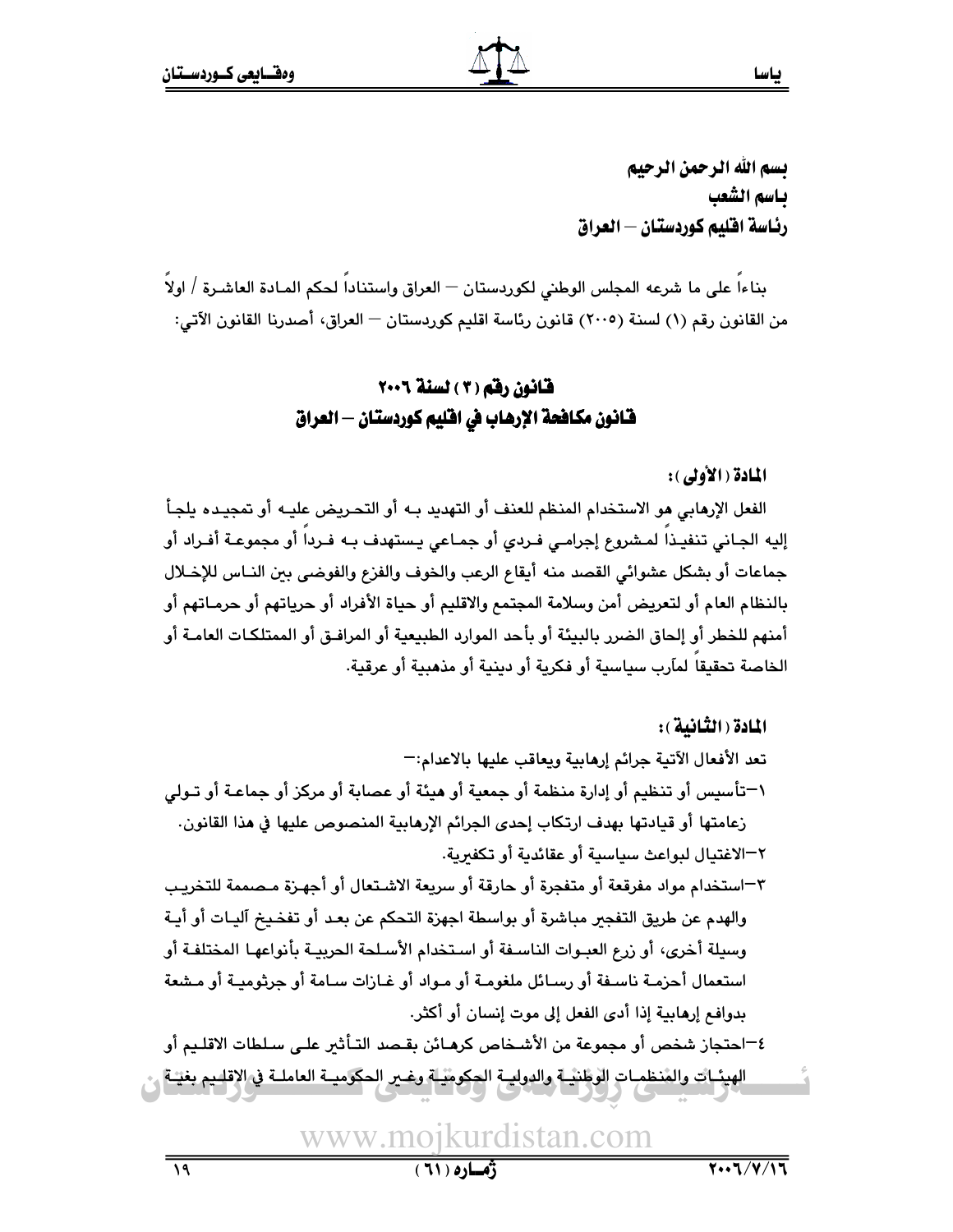## الحصول على منفعة أو مزية من أي نوع كان أو الاجبـار علـى القيـام بعمـل أو الامتنـاع عـن عمل معين أو خلق حالة من الرعب والفزع. 0–قتـل الأشـخاص المـشمولين بالحمايـة الدوليـة أو منتـسبـى الـدوائر والهيئـات الدبلوماسـية والقنـصلية والمؤسـسات والـشركات الأجنبيــة والمنظمـات الدوليــة الحكوميــة منهـا وغــر الحكومية أو الاشخاص العـاملين معهـا بـدافـع إرهـابي وتكـون العقوبـة الـسجن المؤبـد عنـد الاعتداء على احدهم إذا لم يؤد الى الموت. ٦–الانضمام ألى أية منظمة أو جمعية أو هيئة أو عصابة أو مركز أو جماعة تمارس الإرهـاب إذا كان الجاني من منتسبـي قوى ألامن الداخلي أو حرس الاقليم (اليێشمهرگه) أو إذا كـان قـد تلقى تدريبات عسكرية أو أمنية لدى أي منها. ٧–التعاون مم دولة أجنبية أو اية منظمة أو جمعية أو هيئة أو عـصابة أو مركـز أو جماعـة مـن خارج الاقليم أو العمل لمصلحة أي منها لقيام بأية جريمة من الجـرائم الإرهابيــة المنــصوص عليها في هذا القانون. ٨–تسهيل دخول أو خروج الإرهابيين للاقليم وتوفير المأوى لهم أو إخفـاؤهم أو التـستر علـيهم أو مساعدتهم بتزويدهم بالمعلومات التي تـستعمل في التخطـيط أو الـشروع لتفـيض الجريمـة الإرهابية مع علمه بذلك. المادة ( الثَّمالثَّة ) : تعد الأفعال الآتية جرائم إراهبية ويعاقب عليها بالسجن المؤبد: ١–تخريب أو هدم أو إتلاف أو إحداث ضرر كلي أو جزئي بالمباني والمؤسسات والأملاك العامة أو الخاصة المخصصة للـدوائر والمـصالح الحكوميـة أو المرافـق العامـة ومقـرات الأحـزاب أو الجمعيات المعتبرة قانوناً أو إحدى منشآت النفط أو غبرهـا مـن منـشاَت الاقلـيم أو محطـات الطاقــة الكهربائيــة والمائيــة أو الجـسور أو الـسدود أو مجـارى الميــاء العامــة أو وســائل المواصلات ومنشآتها أو الأماكن المعدة للاجتماعات العامة وأماكن العبادة أو الأماكن المعدة

لارتيـاد الجمهـور أو أي مـال لـه أهميـة في الاقتــصاد الـوطني بـدافـع إرهـابي لزعزعـة الأمـن والاستقرار في الاقليم.

- ٢–الاستيلاء على الطائرات المدنية أو اختطافها وتكون العقوبة الإعدام إذا أدى الفعل إلى مـوت إنسان أو أكثر.
- ٣–خطف شخص أو القبض عليه أو حجزه أو حرمانه مـن حريتـه بأيـة وسـيلة كانـت للأبتـزاز المالي أو لأغراض سياسية بدافع إرهابي.

٤–تعطيل وسائل الاتصالات وأنظمة الحاسوب أو اختراق شبكاتها أو التشويش عليها أو إدخال معلومات أو بيانات فيها بهدف تسهيل ارتكاب الجرائم الإرهابية.

٥–تقديم أو جمع أو نقل أو تحويل الأموال بطريق مباشر أو غبر مباشر داخل الاقليم أو خارجه بقصد استخدامها أو عِلمِه باستِخدامهَا في تمويل أية جريمة إرهابية.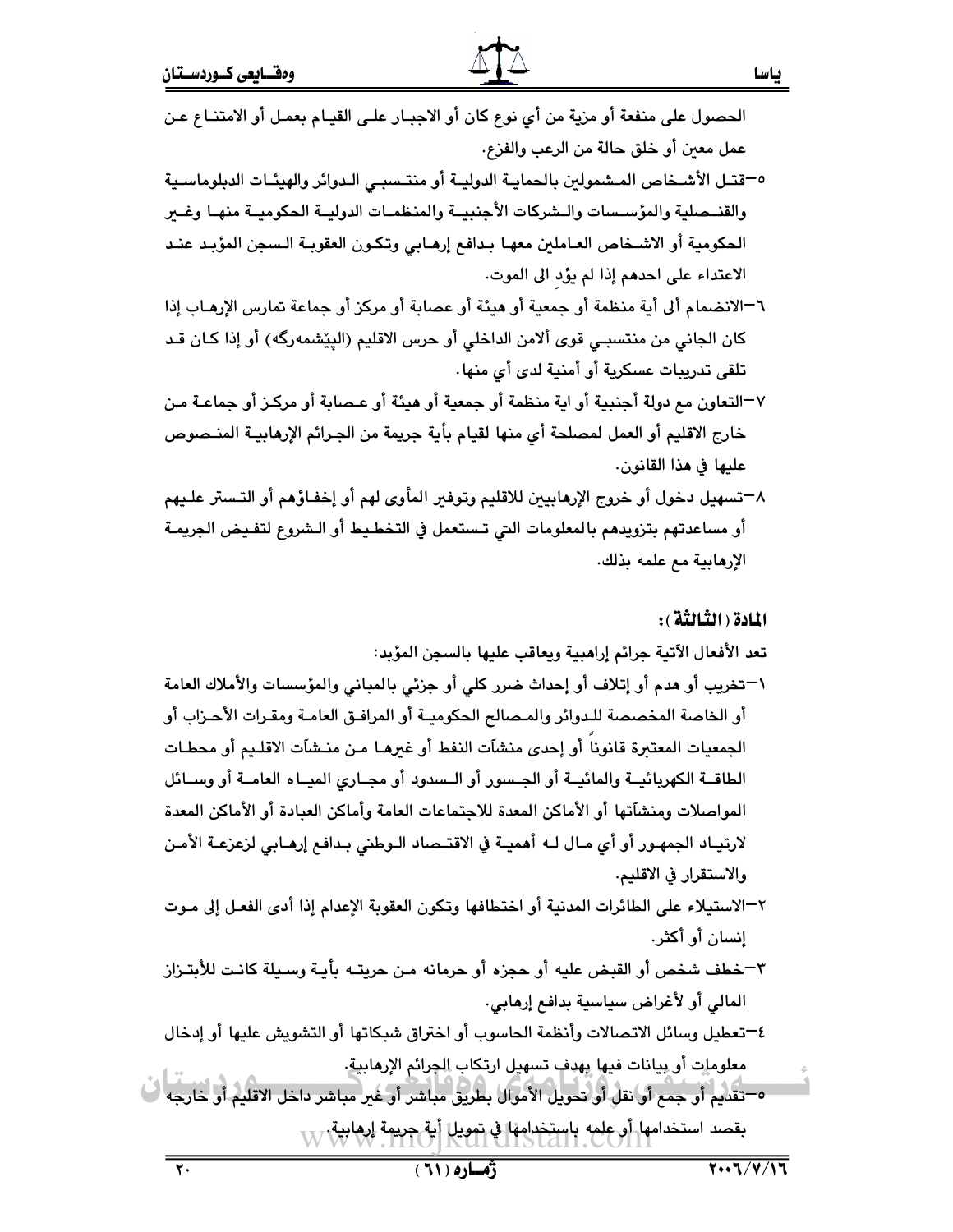- ٦–تدريب شخص أو أكثر على استعمال الأسلحة أو وسائل الاتصال أو تعليم فنـون حربيـة أو أساليب قتالية بقصد إعداده لتنفيذ جريمة إرهابية. ٧–الانتماء إلى إحدى الجهات الواردة في الفقرة الأولى من المادة الثانية من هذا القانون والعضوية
- فيها .
- ٨–صنع أو استبراد أو حيازة متفجرات أو مفرقعات أو اجهزة مصممة للتخريب أو الهدم أو أيـة مادة تدخل في تركيبها وكذلك الأجهزة والآلات والأدوات التي تستخدم في صـنعها أو تفجرهـا إذا كان ذلك استخدامها لارتكاب إحدى الجرائم الإرهابية.

#### المادة ( الرائعة ):

تعد الأفعال الآتية جرائم إلارهابية ويعاقب عليها بالسجن مدة لاتزيد على خمس عشرة سنة كل مر'،:

- ١-كان له سلطة الأمر على أفراد قوى الأمن الـداخلي أو حـرس الإقلـيم وطلـب إلـيهم أو كلفهـم بالعمل على تعطيل أوامر حكومة الإقليم بدافع إرهابي.
- ٢–حاز أو أحرز بدوافم إرهابية محررات أو مطبوعـات أو أشـرطة مـسجلة أو نظائرهـا أو صـورا تتضمن تحريضاً أو تحبيذاً أو ترويجاً لارتكاب الجرائم الأرمابية بقصد التوريم أو النشر.
- ٣–علم بارتكاب جريمة من الجرائم الارهابية المنصوص عليها في هذا القانون ولم يخبر السلطات العامة بأمرها دون استثناء،
- ٤-اذاع عمدا اخبارا أو بيانات أو بث دعاية مثيرة للإرهاب أو استغل واستعمل وسائل الإعلام المرئية أو المسموعة أو المقروءة أو الأكترونية أو نشر البيانات على الانترنيت التي تصل إلى حد التشجيع بطرق مباشرة لجرائم إرهابية تؤدي إلى تقويض الأمـن العـام ونـشر الـذعر بـين الناس وتهديد الكيان السياسي للإقليم.
- ٥–استغل عدم إدراك أو قلة الدراية لـدى شـخص لاسـتعماله في الاعمـال الإرهابيـة وتنفيـذ تلـك الاعمال بواسطته.
- ٦–ارتكب تزويرا في محرر رسمي أو اصـطنـم محـررا لمرتكبــي جـرائم الإرهـاب لغـرض إخفـاء شخصيته أو تغييره عمداً أو تسهيل تنقلاته أو إعانته في أفعاله مـع علمـه بـالغرض المزمـع من وراء التزوير.

#### المادة ( الخامسة ):

- أ-يعاقب بالسجن المؤبد كل من شرع في ارتكاب أحدى الجرائم المنصوص عليها في المادة (الثانية) من هذا القانون.
- ب—يعاقب بالسجن المؤقتِ كِل مِن شرع في ارتكاب أحدى الجرائم المنـصوص عليهـا في المـادةِ (الثالثة) مِن هذا القانون في العامى -16 أساران  $\blacksquare$  and  $\blacksquare$ -1908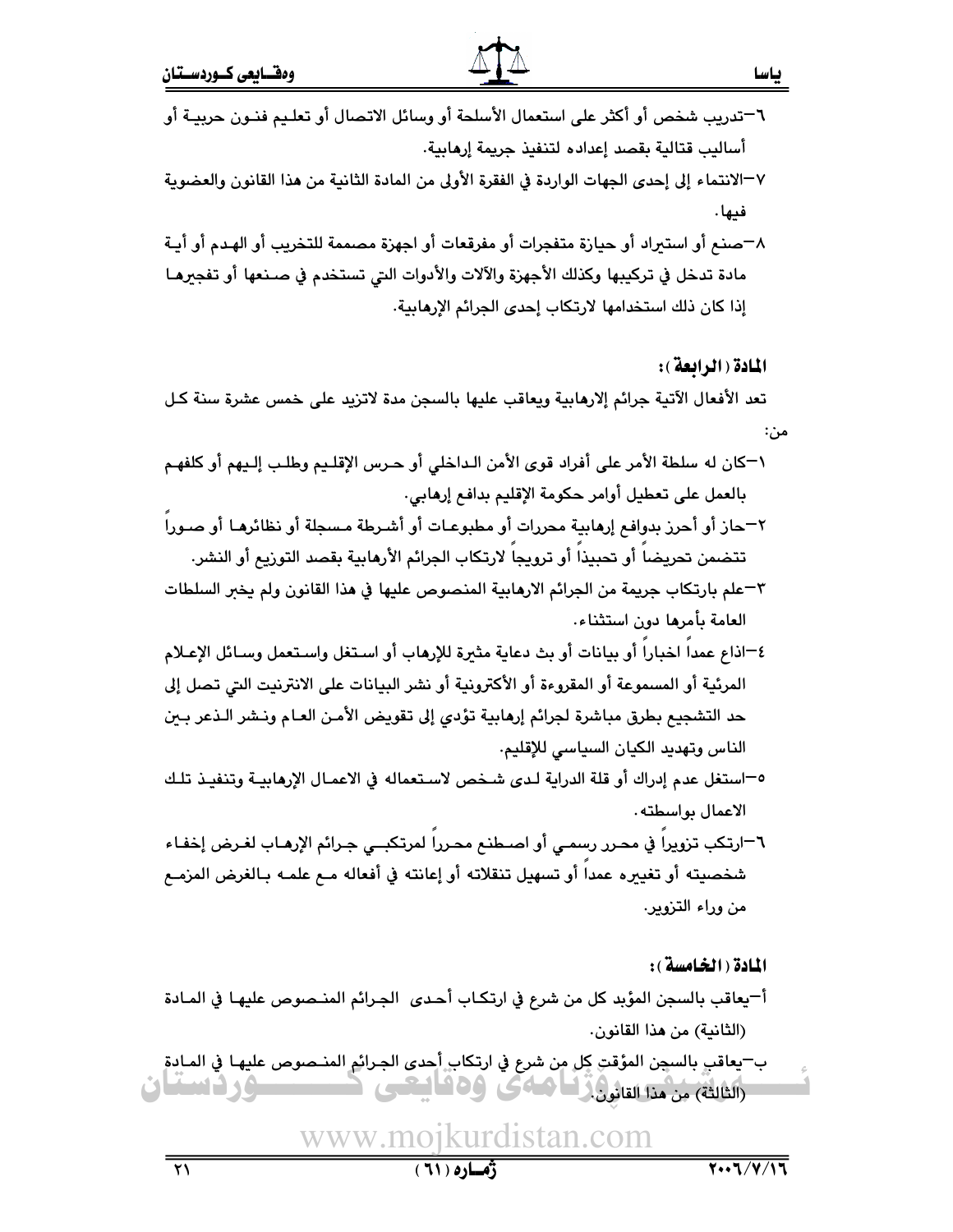ج–يعاقب بالحبس الشديد كل من شرع في ارتكاب إحدى الجرائم المنـصوص عليهـا في المـادة (الرابعة) من هذا القانون.

المادة ( السادسة ):

لايجوز إخلاء سبيل المتهم بارتكاب الجرائم الارهابية بكفالة لحين صدور حكم أو قـرار بـات في الدعوى.

المادة ( السائعة ):

تطبق أحكام المادة (٤٧) من قانون أصول المحاكمات الجزائية رقم (٢٣) لسنة (١٩٧١) المعدل النافذ على المخبر في الجرائم الواردة في هذا القانون في عـدم الكـشف عـن هويتــه لـدى اخبــاره عـن الجرائم مع عدم إعتباره شاهدا.

#### المادة ( الثَّامنة ) :

- أ—يعفي من العقوبات الواردة في هـذا القـانون مـن قـام بإخبـار الـسلطات المختـصة قبـل وقـوع الجريمة أو اكتشافها أو عند التخطيط لها وساهم إخباره في القبض على الجناة أو حـال دون تنفيذ الفعل.
- ب—للمحكمة اعتبار تسليم المتهم نفسه وإدلائه بمعلومات تؤدي الى كشف الجريمة بعد وقوعهـا عذرا قانونيا مخففا.

#### المادة ( التياسعة ):

للجهات المعنية إعلان منح مبلـغ مكافـأة مجزيـة لكـل مـن يبـادر بتقـديم معلومـات صـحيحة الى الجهات المختصة تؤدي الى كشف الجريمة الإرهابية أو الأشخاص المساهمين فيها.

### المادة ( العاشرة ):

كل من ساهم بوصـفه فـاعلا واشـريكا او محرضـا في ارتكـاب الجـرائم الارهابيــة الـواردة في هـذا القانون يعاقب بالعقوبة المقررة لها.

## المادة ( الحادية عشرة ):

تــصادر الأمــوال المنقولــة وغــزر المنقولــة للمنظمــات أو الاحــزاب او الجمعيــات او الهيئــات أو الجماعات او الافراد التي تتم ادانتها بالجرائم الارهابية بقرار من المحكمة.

### المادة ( الثَّانية عشرة ):

تعد الجرائم الواردة في هذا القانون من الجرائم المخلة بالشرف وعلى المحكمة ان تنص على ذلـك في قرار الحكم.

## سلا(اشتهمیری)دوژنامه ی وهقایعی ک ــــوردستان

ڏهياره ( ٦١ )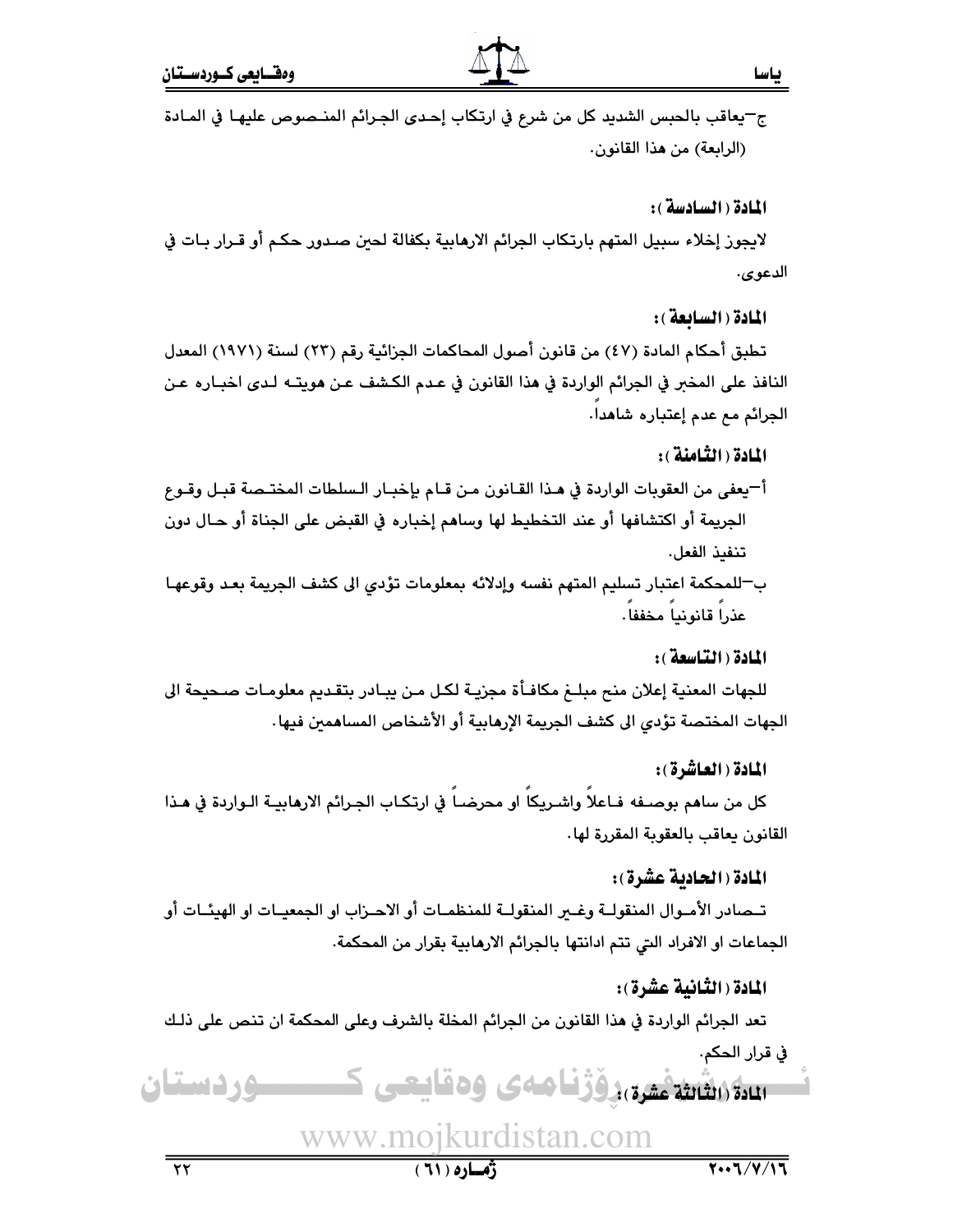#### المادة ( الرابعة عشرة ):

للمتهم بالجريمة الأرهابية الذي تثبت برائته عن التهمة المسندة اليـه حـق المطالبـة بـالتعويض عما لحقه من ضرر مادي ومعنوي بسبب انتهـاك حقوقــه الانـسانية المنـصوص عليهـا في الدسـتور والقوانىن.

المادة (الخامسة عشرة):

تتكفل حكومة اقليم كوردستان — العراق برعايـة عوائـل ضـحايا الأفعـال الارهابيـة وتعـويض المتضررين منها.

المادة ( السادسة عشرة): أ—تطبق أحكام قانون العقوبات العراقي رقم (١١١) لسنة (١٩٦٩) و اصول المحاكمات الجزائيـة رقم (٢٣) لسنة (١٩٧١) النافذ على كل مالم يرد به نص في هذا القانون. بِ لايعمل بأي نص قانوني أو قرار يتعارض مع أحكام هذا القانون.

> المادة ( السائعة عشرة ): يعمل بهذا القانون لمدة سنتين من تأريخ نشره في الجريدة الرسمية.

المادة ( الثَّامنة عشرة ) : ينفذ هذا القانون إعتبارا من تأريخ نشره في الجريدة الرسمية (وقائع كوردستان).

مسعود البارزانى رئيس افليم كوردستان — العراق

#### الأسياب الموجية

أصبح الإرهاب ظاهرة عالمية خطيرة تهدف إلى إيقاع الرعب بين النـاس أو تـرويعهم والإخـلال بالنظام العام وسلامة المجتمـع وأمنــه وإيـذاء النــاس وتعـريض حيـاتهم وحريـاتهم للخطـر وإلحـاق الضرر بالبيئة والأموال العامة والخاصـة، وحيـث أن المجتمـم الـدولي حـاول ولايـزال يحـاول وضـم تشريعات لمخاربة هذه الظاهرة الخطيرة ومطالبة أعضائه بالتعاون بصورة جادة من أجل وضع خدل لها ومعالجة أسبابها، وحيث أن أقلـيم كوردسـتان قـد تعـُرض ولا يـزال يتعـرض لمحـاطر الإرمـاب بجميع أنواعه وأسفرت عنه أضرار بالغة وجبليتية بأرواج مواطني الاقليتي ويمتلكاتهم ومؤسساته  $7.1$   $7.1$ ژماره ( ٦١ )  $\tau\tau$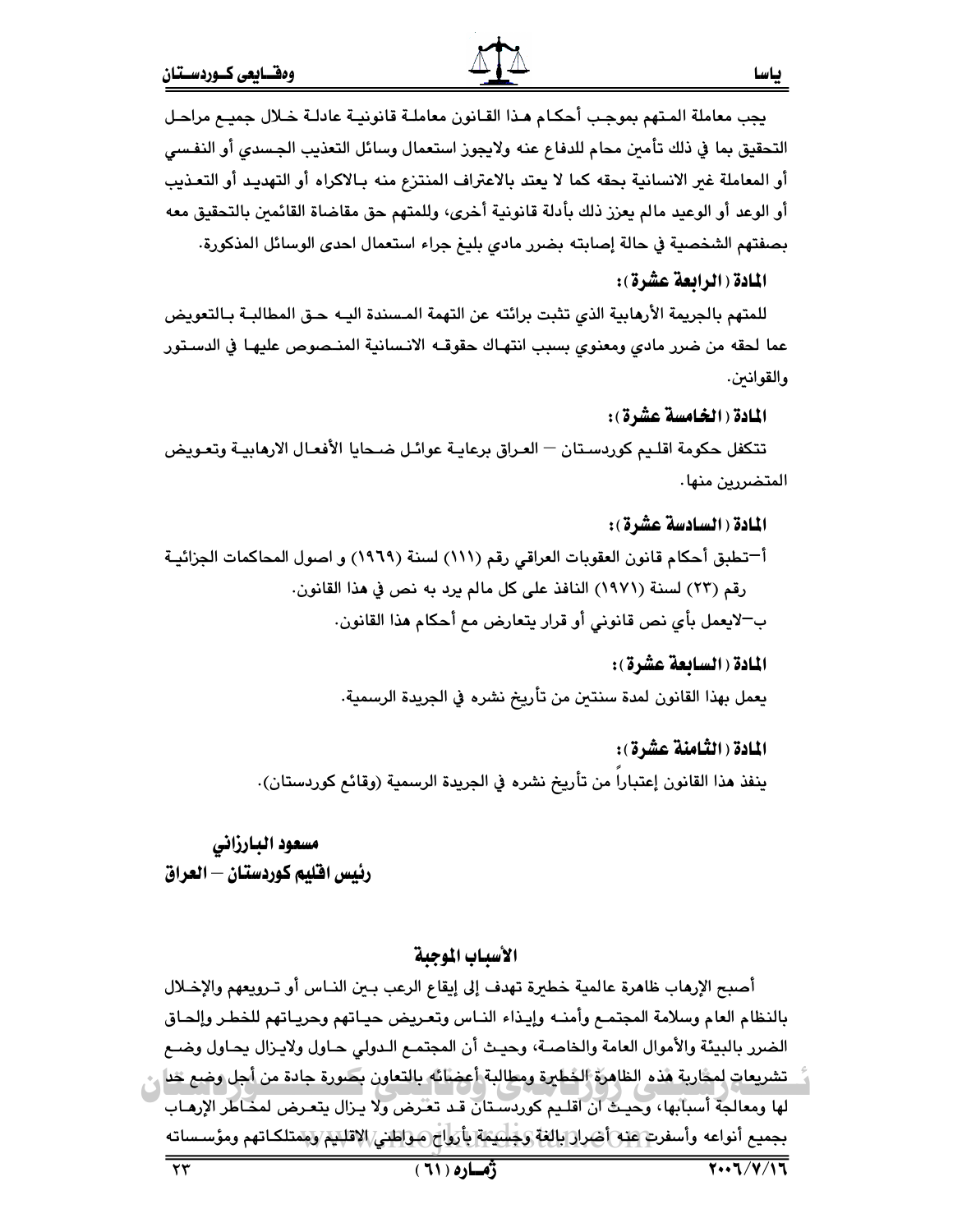الشرعية لذا بات من الضروري إصدار تشريع خاص بمكافحة هذه الطاهرة الخطرة مع الأخذ بنظر الاعتبار المعايير الدولية التي تضمن حماية الحقوق والحريات الفرديـة والعامـة.. ولأجلـه تم تـشريع هذا القانون. بسم الله الرحمن الرحيم ياسم الشعب رئاسة افليم كوردستان — العراق رفق القرار :۳ تاريخ القرار : ٢٠٠٥/٨/٦

#### قرار

بناءا على ماشرعه المجلس الوطني لكوردستان — العراق بجلسته الاستثنائية المنعقدة بتاريخ ٦/ ٨/ ٢٠٠٥ استنادا لأحكام الفقرة (١) من المادة (٥٦) من القانون رقم (١) لسنة ١٩٩٢ المعدل والمادة (٦) من النظام الداخلي للمجلس ، وللصلاحية المخولة لنا بموجب المادة (١٠) من القانون رقم (١) لسنة ٢٠٠٥ ، اصدرنا القرارالاتي :

اولا : يخول السيد رئيس اقليم كوردستان — العراق بـاجراء المشاورات مـع الاطـراف العراقيـة باسـم شعب كوردستان — العراق بصدد تثبيت حقوق شعب كوردستان في دستور العراق الدائم. ثانيا : ينفذ هذا القرار اعتبارا من تأريخ إصداره وينشر في الجريدة الرسمية (وقائع كوردستان).

مسعود البارزاني رئيس افليم كوردستان — العراق

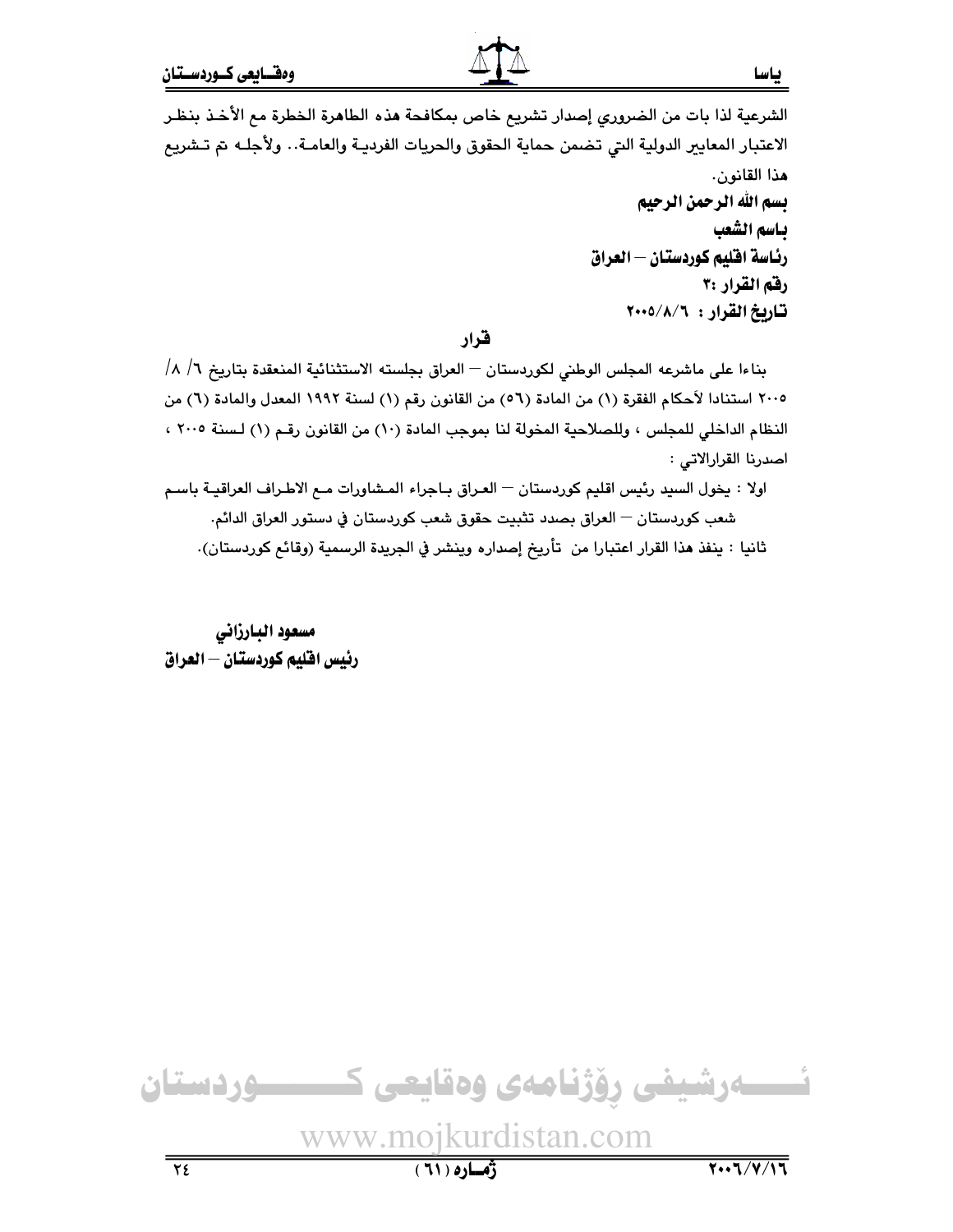بسم الله الرحمن الرحيم باسم الشعب رئاسة افليم كوردستان — العراق رفق القرار :٤ تاريخ القرار : ٢٠٠٥/٨/٦

#### قرار

بناءا على ماشرعه المجلس الوطني لكوردستان — العراق بجلسته الاستثنائية المنعقدة بتاريخ ٦/ ٨ / ٢٠٠٥ ، استنادا لاحكام الفقرة (١) من المادة (٥٦) من القانون رقم ( ١) لسنة ١٩٩٢ المعدل والمادة (٦) من النظام الداخلي للمجلس ، وللصلاحية المخولة لنا بموجب المادة (١٠) من القانون رقم (١) لسنة ٢٠٠٥ ، اصدرنا القرار الاتي :

- **اولا** : اعـادة النظـر في مـشروع دسـتور اقلـيم كوردسـتان العـراق الـصادر مـن المجلـس الـوطني لكوردستان - العراق بالقرار المرقم (٢٦) في ٢٠٠٢/١١/٧.
- **ثَـانيا** : تشكيل لجنة خاصة من القانونيين والمختصين لغرض تنفيذ مـاورد في الفقـرة اعـلاه مـن هـذا القرار لعرضه على المجلس للمناقشة وابداء الراي.

لثَّالثُّـا: ينفذ هذا القرار اعتبارا من تاريخ اصداره وينشر في الجريدة الرسمية (وقائع كوردستان).

مسعود البارزاني رئيس افليم كوردستان — العراق

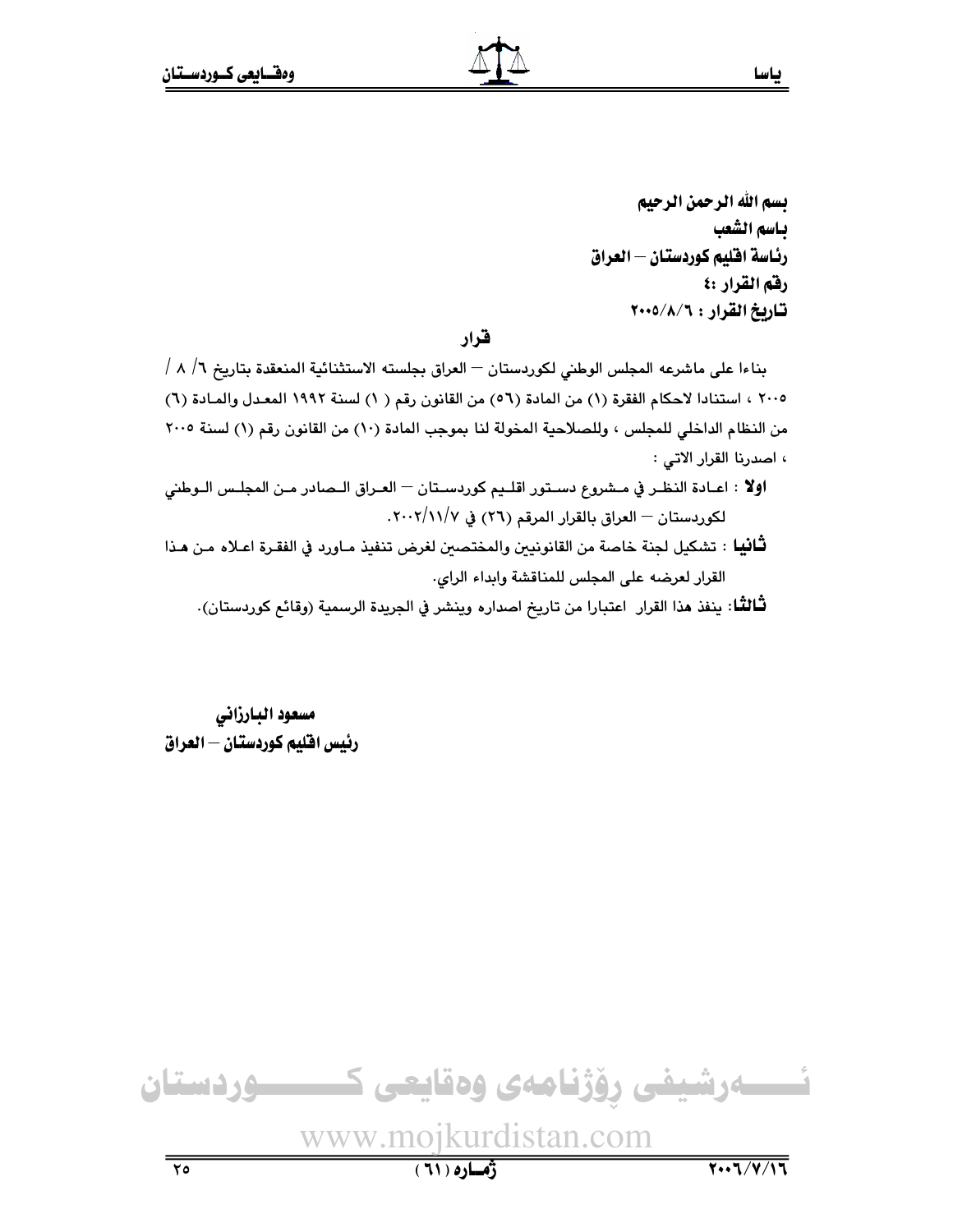يسم الله الرحمن الرحيم باسم الشعب رئاسة افليم كوردستان — العراق رقم القرار: ٥ تاريخ القرار: ٢٠٠٥/٩/٨

قرار

بناءاً على ماشرعه المجلس الوطني لكوردستان — العراق بجلسته الاعتياديـة المرقمـة (١) والمنعقـدة بتاريخ 1/8/0101، استناداً لأحكام الفقرة (١) من المادة (٥٦) من القانون رقم (١) لسنة (١٩٩٢) المعـدل والمادة (٦) من النظام الداخلي للمجلس، وللصلاحية المخولة لنا بموجب المادة (١٠) من القانون رقم (١) لسنة (٢٠٠٥)، أصدرنا القرار الآتي:

اولاً: تشكيل لجمة مؤقتة لإعادة النظر في مشروع دستور اقليم كوردستان — العراق على ضوء مشروع دستور جمهورية العراق الاتحادية.

www.mojkurdistan.com/پهنعود البيادذاني $\sqrt{\rm w}$  Ww

Ů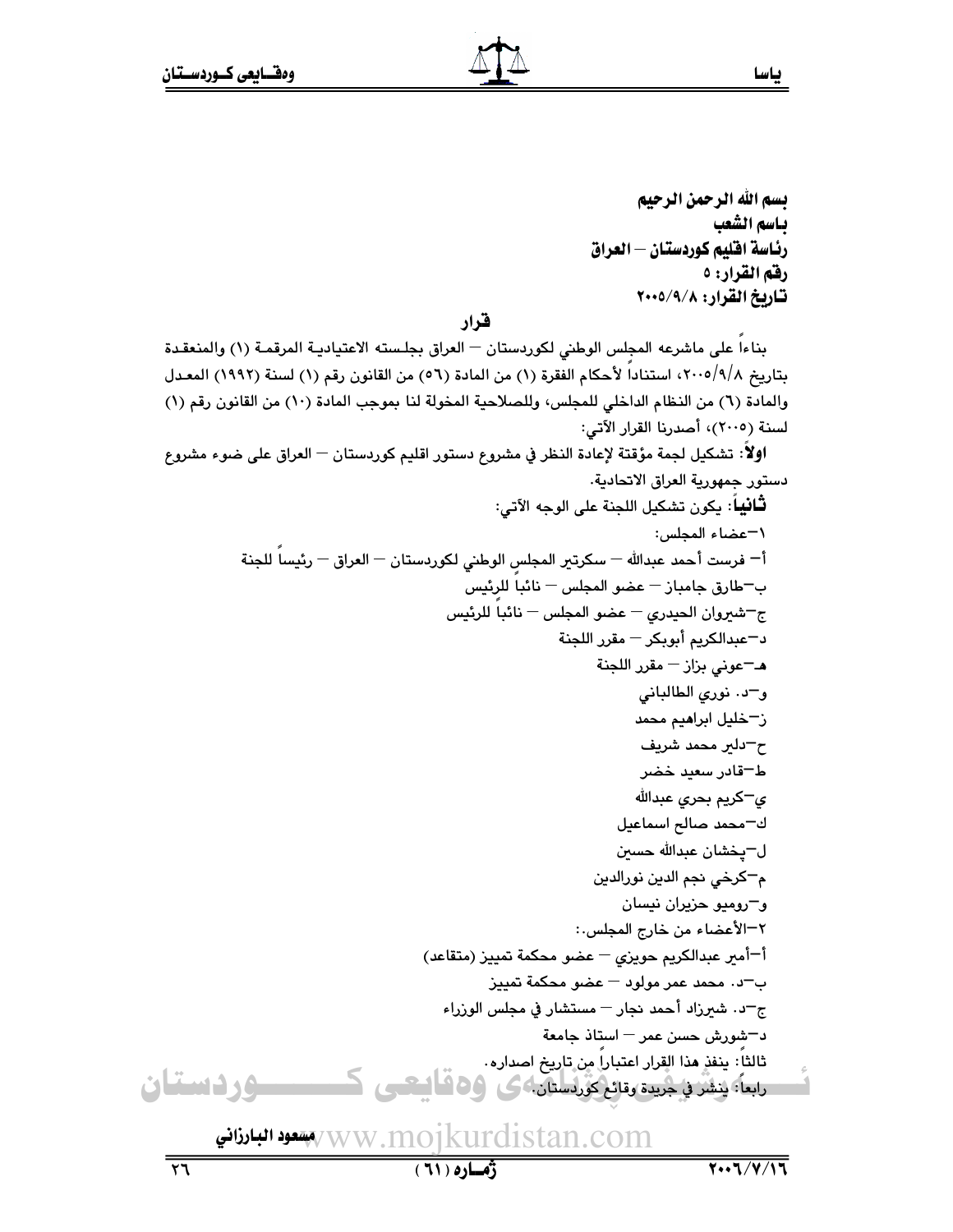رئيس افليم كوردستان – العراق

بسم الله الرحمان الرحيم باسم الشعب رئاسة اقليم كوردستان –العراق رقم القرار:٧ تاريخ القرار:٩/٩/٩٠٠٥

قرار

بناءا على ما شرعه المجلس الوطني لكوردستان –العراق استنادا لأحكام الفقرة (١) من المادة (٥٦) والمادة (٥٣)من القـانون رقـم (١)لـسنة ١٩٩٢المعـدل وللـصلاحية المخولـة لنـا بموجب المـادة (١٠) مـن القانون رقم (١) لسنة ٢٠٠٥اصدرنا القرار الآتى : اولا:تشكل لجنة لمتابعة تطبيق المادة(٥٨)من قانون ادارة الدولة العراقية للمرحلة الانتقالية ثانيا:يكون تشكيل اللجنة على الوجه الآتي: \'"محمد قادر عبدالله (د٠ كمال كه ركوكى ) نائب رئيس المجلس <sup>ـــ</sup> رئيساً للجنة ۲– د. ناصح غفور رمضان ٣- د. نوري جميل طالباني ٤– اسعد شاكر امىن ٥– محمد فرج احمد ٦– رفعت عبدالله حمه رش ∀− جنار سعد عبد الله ۸– ایدن عثمان ابرا**می**م ٩–دلير محمد شريف ۰<sup>۱</sup>–رشید کریم رشید 1\−نازناز محمد عبد القادر ١٢-محمد حكيم جبار ۱۳–رومیو حزیران نیسان ٠٤–سردار صباح بوزو هرکی 10–حمد عبدالله محمود ٠٦-ملا سعد الدين ملا عبد الله مولود ۱۷–خمان زرار اسعد ١٨-حسن بابكر احمد <sup>19</sup> عزالاش سلیم خدیدار ژنر فی همهای و ه قیالیکسی ک<del>سیست و</del> رفته استفاق<br>۲۰-غفور طاهر سعید مخموری www.mojkurdistan.co

بياسا

 $\overline{YV}$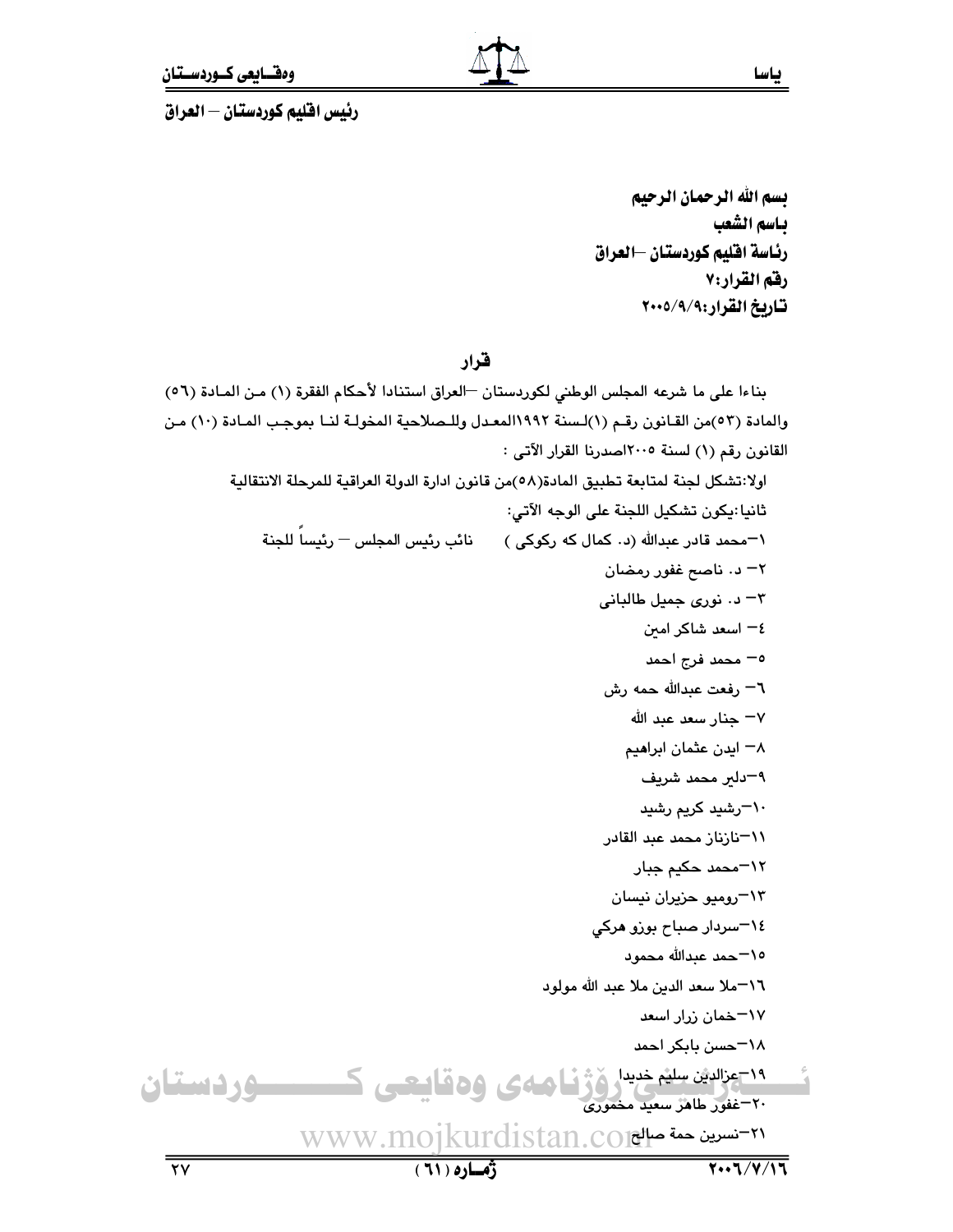٢٢-عادل محمد امين ٢٣–طلعت خضر سيف الدين ٢٤–كولناز عزيز قادر ٢٥-ڤيان سليمان حاجي بشار ٢٦–شيخ الله ابراهيم شيخ الله ٢٧–فاروق كريم فتاح ٢٨–حاتم محمد جان حسن ثالثا:ينفذ هذا القرار اعتبارا من تاريخ اصدارة. رابعا:پنشر في جريدة وقائم كوردستان.

مسعود البارزاني رئيس اقليم كوردستان - العراق

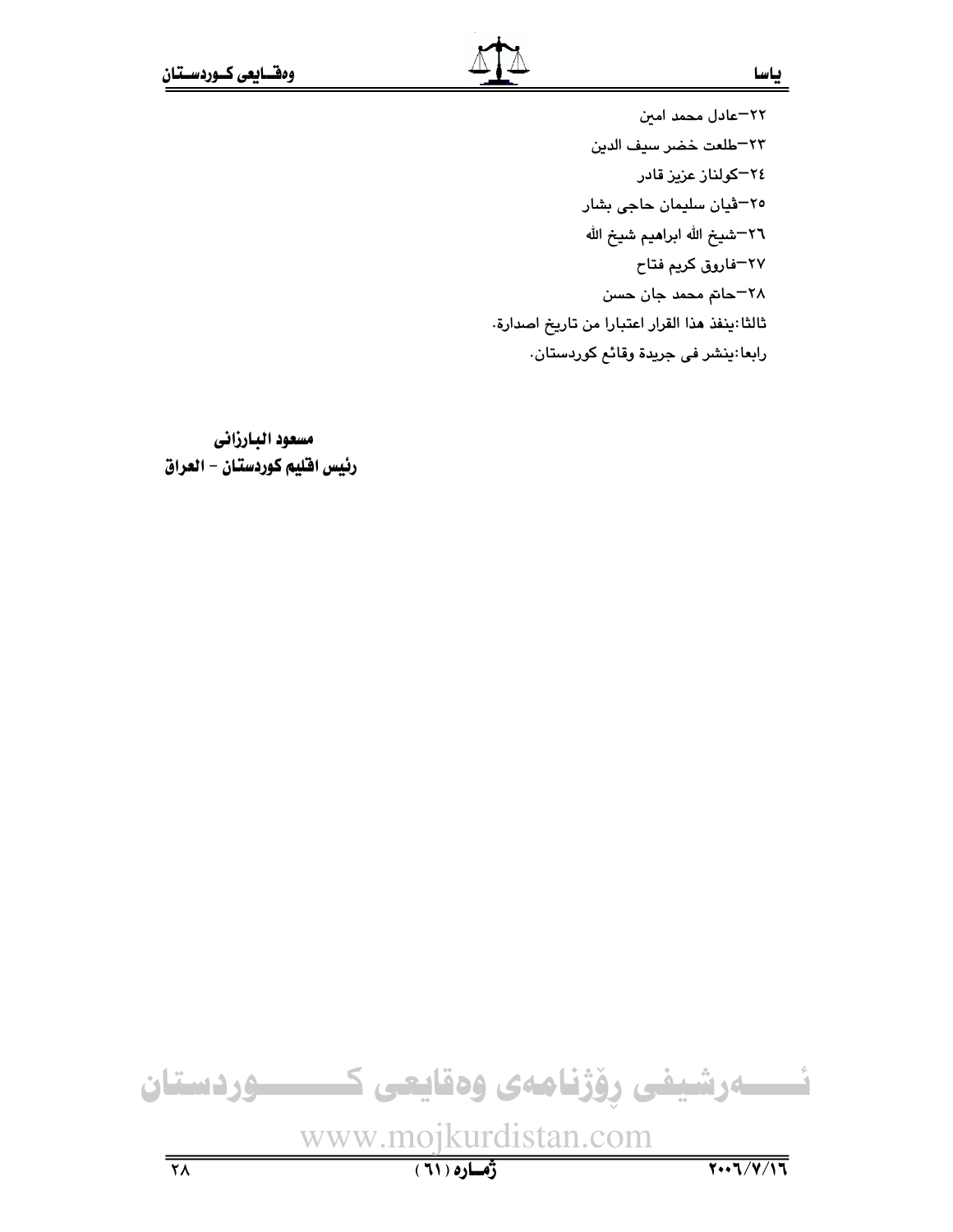بسم الله الرحمن الرحيم بياسم الشعب رئاسة اقليم كوردستان –العراق

## قرار

#### رفق (٢) لسنة ٢٠٠٦

بناءًا على ما شرعه المجلس الـوطني لكوردسـتان –العـراق بجلـسته المرقمـة (٦) والمنعقـدة بتـاريخ ٢٠٠٦/٥/٧ ، استناداً لاحكـام الفقـرة (١) مـن المـادة (٥٦) مـن القـانون رقـم (١) لـسنه ١٩٩٢ المعـدل والمادة(٦) من النظام الداخلي للمجلس ، وللصلاحية المخولة لنا بموجب المادة (١٠) من القانون رقم (١) لسنة ٢٠٠٥ ، اصدرنا القرار الآتي:

**اولا** ً: منح الثقة للمدرجة اسمائهم ادناه لاشتعال المناصب المبينة ازاء كل منهم : رئيسا لمجلس وزراء اقليم كوردستان \<sup>—</sup>نیچیرڤان اد ریس بارزانی نائباً لرئيس مجلس وزارء اقليم كوردستان ۲−عمر فتاح حسي*ن* وزيرا للداخلية ٣-عثمان حاجي محمود وزيراً للاقليم للشؤون الداخلية ٤–عبدالكريم سلطان شنگالي وزيرا للمالية والاقتصاد <sup>ہ—</sup>سرکیس اغا جان وزيرا للاقليم لشؤون المالية والاقتصاد ٦–بايز سعيد محمد وزيرا للعدل ۷–فاروق جميل صادق وزيراً للاقليم لشؤون العدل ۸–ازاد عزالدین ملا افندی وزيراً لشؤون اليێشمهرگه ۹=عمر عثمان ابرا**م**یم وزيراً للاقليم لشؤون اليێشمهرگه ۱**۰−جعفر مصطفی علی** وزيرا للنقل ٬۱۱–برهان سعید صوفی وزيرا للتربية ١٢–دلشاد عبدالرحمن محمد وزيرا للصحة ۰٫۳ تا عبدالرحمن عوسمان یونس وزيرا للعمل والشؤون الاجتماعية ١٤–عدنان محمد قادر وزيرا للأوقاف والشؤون الدينية ١٥-محمد احمد سعيد شاكةلي وزيرا للموارد المائية ۱٦–تحسی*ن* قادر علی وزيرا للإعمار والإسكان ١٧-عماد احمد سيفور وزيرا للتخطيط ١٨-عوسمان اسماعيل حسين وزيرا لحقوق الإنسان 1۹–د. یوسف محمد عزیز ) وزيزاً للتعليم العالي والبحث العلمي ﴿ وَ لَـٰ السَمْنَـٰ إِنّ ٢٠–٥. ادريس هادي صالح ٢١-عبدالعزيز طيب وزيرا للزراعة www.moikurdistan.com